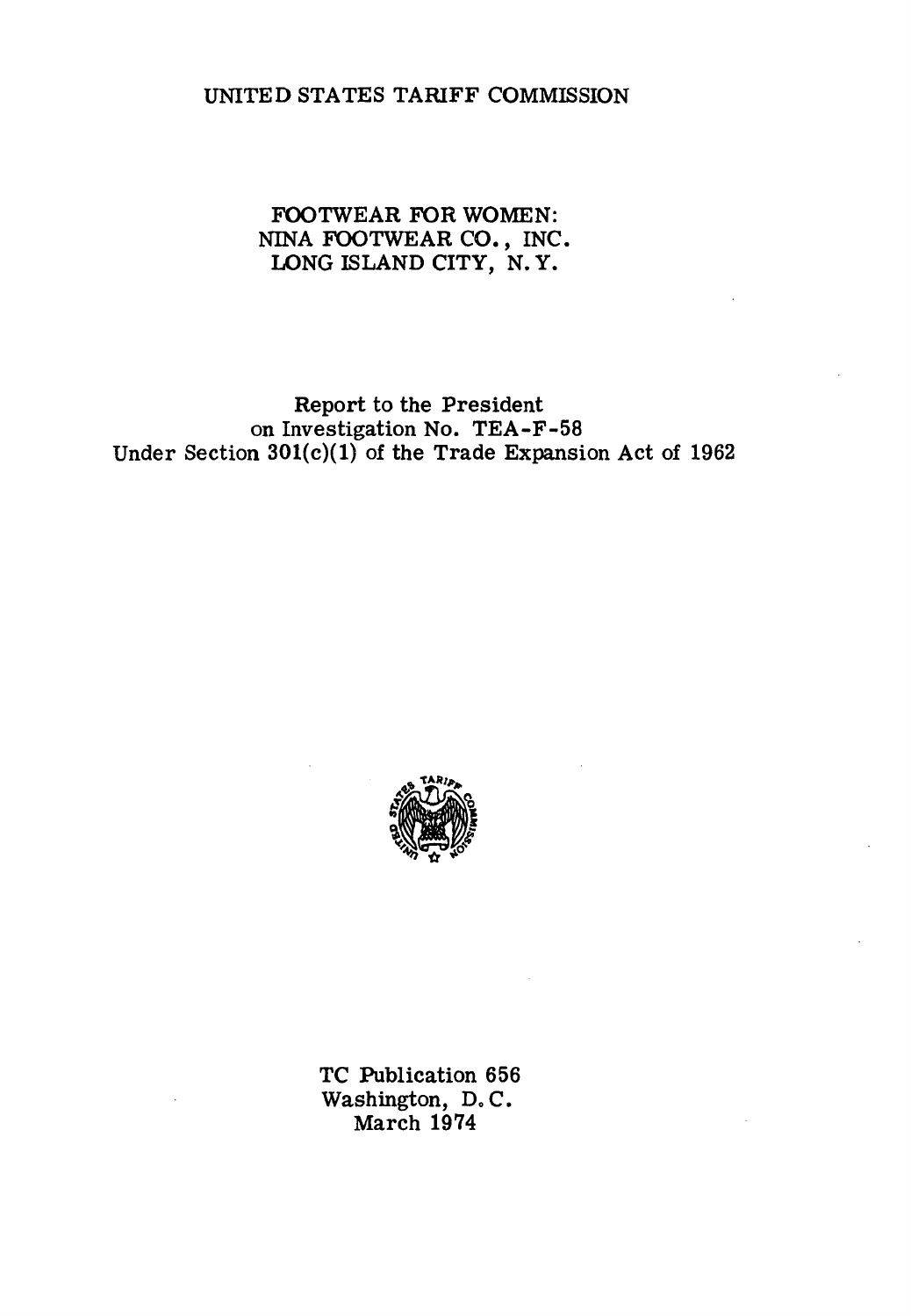## COMMISSIONERS

Catherine Bedell, Chairman Joseph 0. Parker, Vice Chairman Will E. Leonard, Jr. George M. Moore J. Banks Young Italo H. Ablondi

Kenneth R. Mason, Secretary to the Commission

Address all communications to United States Tariff Commission Washington, D. C. 20436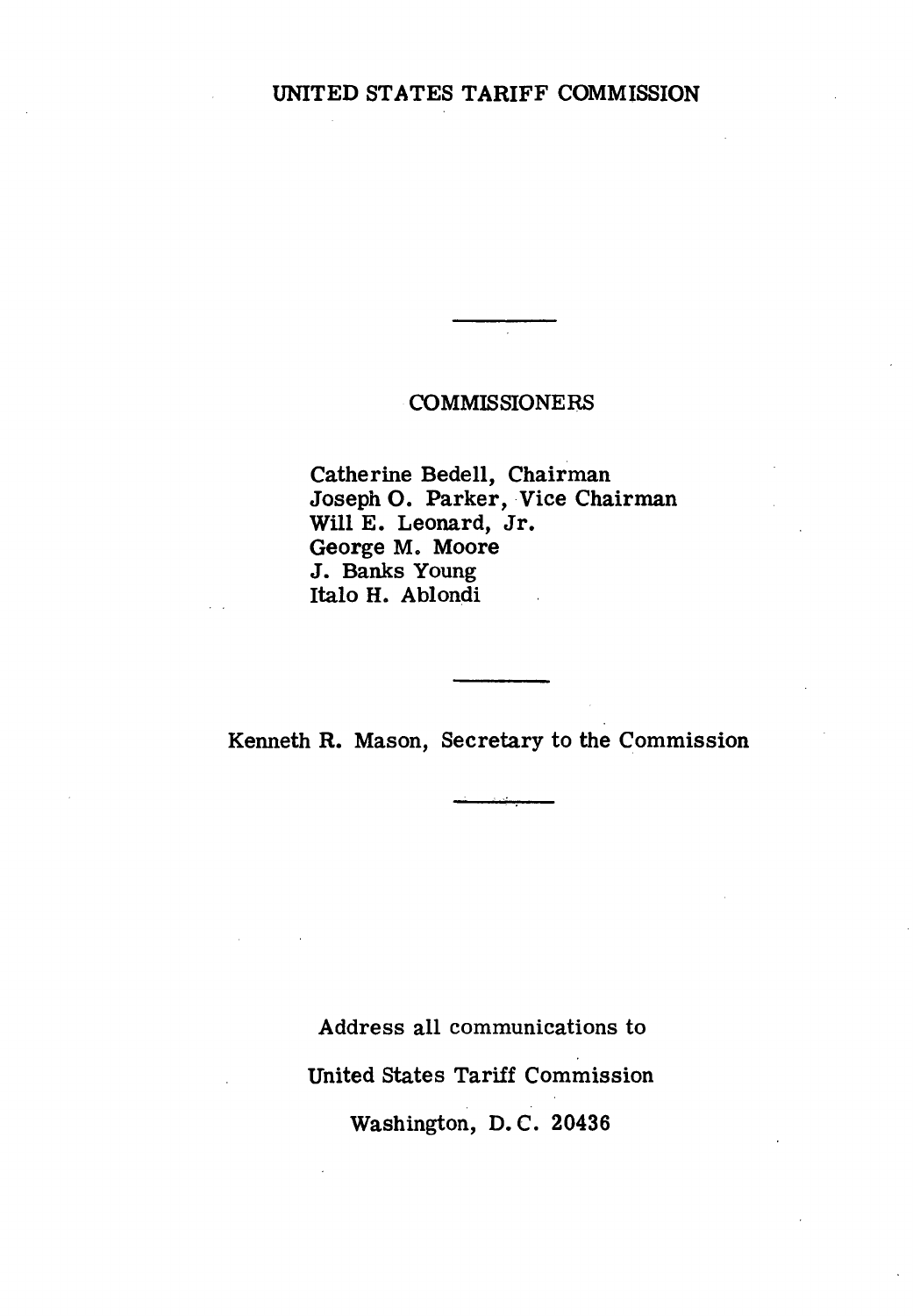## C 0 N T E N T S

# Page

|                                                                | 2        |
|----------------------------------------------------------------|----------|
| Views of Vice Chairman Parker and Commissioner Ablondi-----    | 3        |
| Views of Commissioners Leonard and Young-------------------    | 5        |
| Dissenting views of Commissioner Moore--------------------     | 6        |
| Information obtained in the investigation:                     |          |
| Description of articles under investigation----------------    | $A-1$    |
| U.S. tariff treatment:                                         |          |
| Applicable TSUS items-----------------------------------       | $A-6$    |
|                                                                | $A - 7$  |
| U.S. consumption, production, and imports------------------    | $A - 9$  |
| ---------------------------------<br>$Prices---$               | $A - 13$ |
| U.S. and foreign wage rates---------------------------------   | $A - 15$ |
| Data relating to Nina Footwear Co., Inc.:                      |          |
| Corporate history, plant, and equipment----------------        | $A - 17$ |
|                                                                | $A - 18$ |
| Sales and distribution----------------------------------       | ***      |
|                                                                | ***      |
| Comments by a company official-------------------------        | ***      |
| Comments by customers----------------------------------        | ***      |
| Profit-and-loss experience-----------------------------        | ***      |
| Appendix A: Statistical tables-------------------------------- | $A - 28$ |
| Appendix B: Letter from petitioner---------------------------- | $A - 36$ |

# Appendix Tables

|    | 1. U.S. rates of duty applicable to women's and misses'<br>footwear of the types provided for in specified<br>TSUS items, July 1, 1934 and GATT concessions to                                                             |  |
|----|----------------------------------------------------------------------------------------------------------------------------------------------------------------------------------------------------------------------------|--|
| 2. | Leather footwear for women and misses, made princi-<br>pally by the cement process (items 700.43 and<br>700.45): U.S. rates of duty and imports for con-<br>sumption, 1939, 1946, and 1955-73------------------------ A-30 |  |
| 3. | Footwear having supported-vinyl uppers for women and<br>misses (item 700.5545): U.S. rates of duty and<br>imports for consumption, 1934, and 1964-73--------------- A-31                                                   |  |
|    | 4. Nonrubber footwear for women: U.S. imports, by selected                                                                                                                                                                 |  |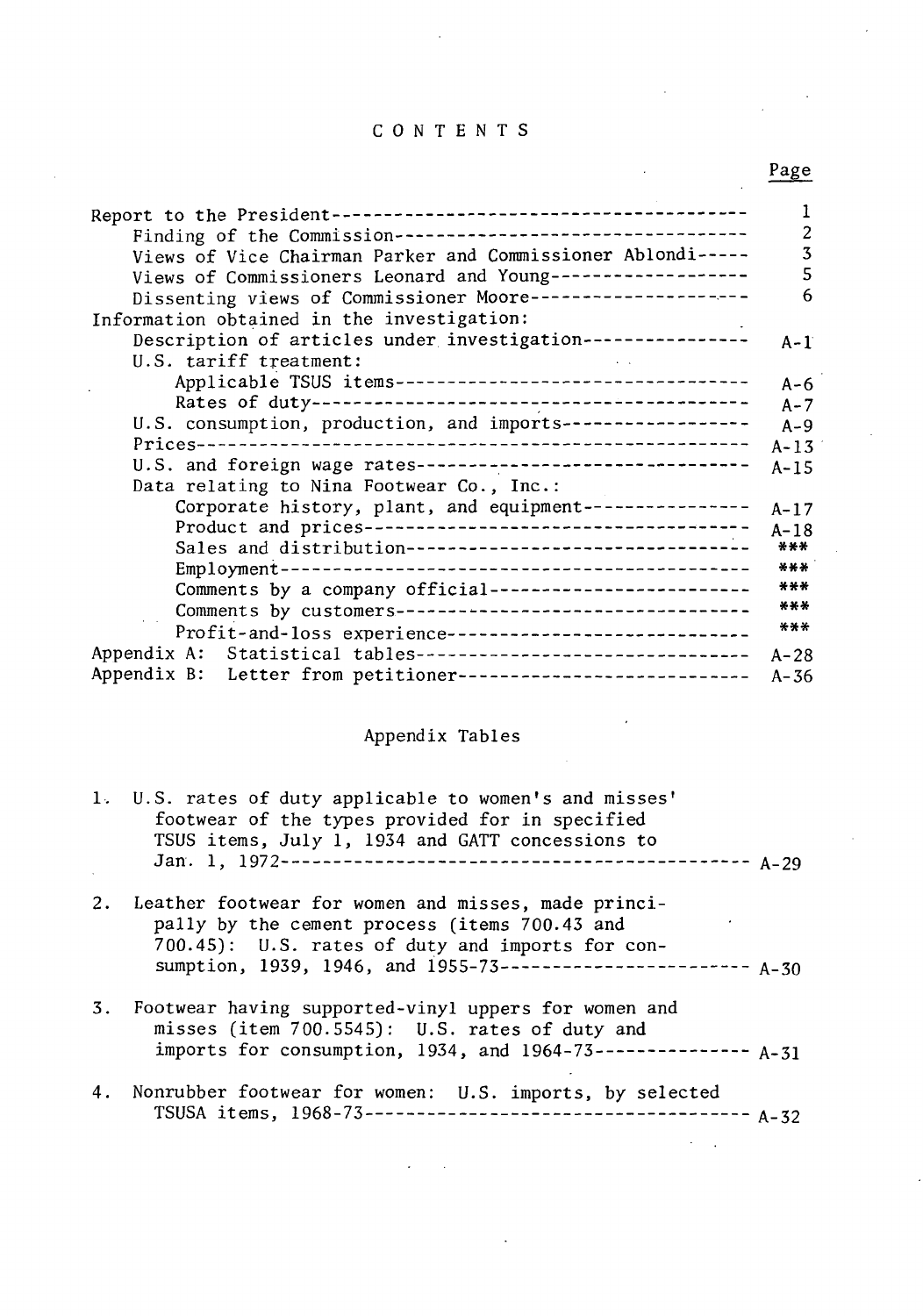## **CONTENTS**

| 5. Nina Footwear Co., Inc., and subsidiaries: Consolidated<br>statement of income and expenses for accounting years | $***$   |
|---------------------------------------------------------------------------------------------------------------------|---------|
| 6. Nina Footwear Co., Inc., and subsidiaries: Comparative<br>statement of financial condition, 1968-72 and 6 months | بديدنية |
| 7. Nina Footwear Co., Inc., and subsidiaries: Ratios of<br>financial data, accounting years 1968-72 and 6 months    | ***     |

Note.--The whole of the Commission's report to the President may not be made public since it contains information that would result in the disclosure of the operations of an individual concern. This published report is the same as the report to the President, except that the above-mentioned information has been omitted. Such omissions are indicated by asterisks.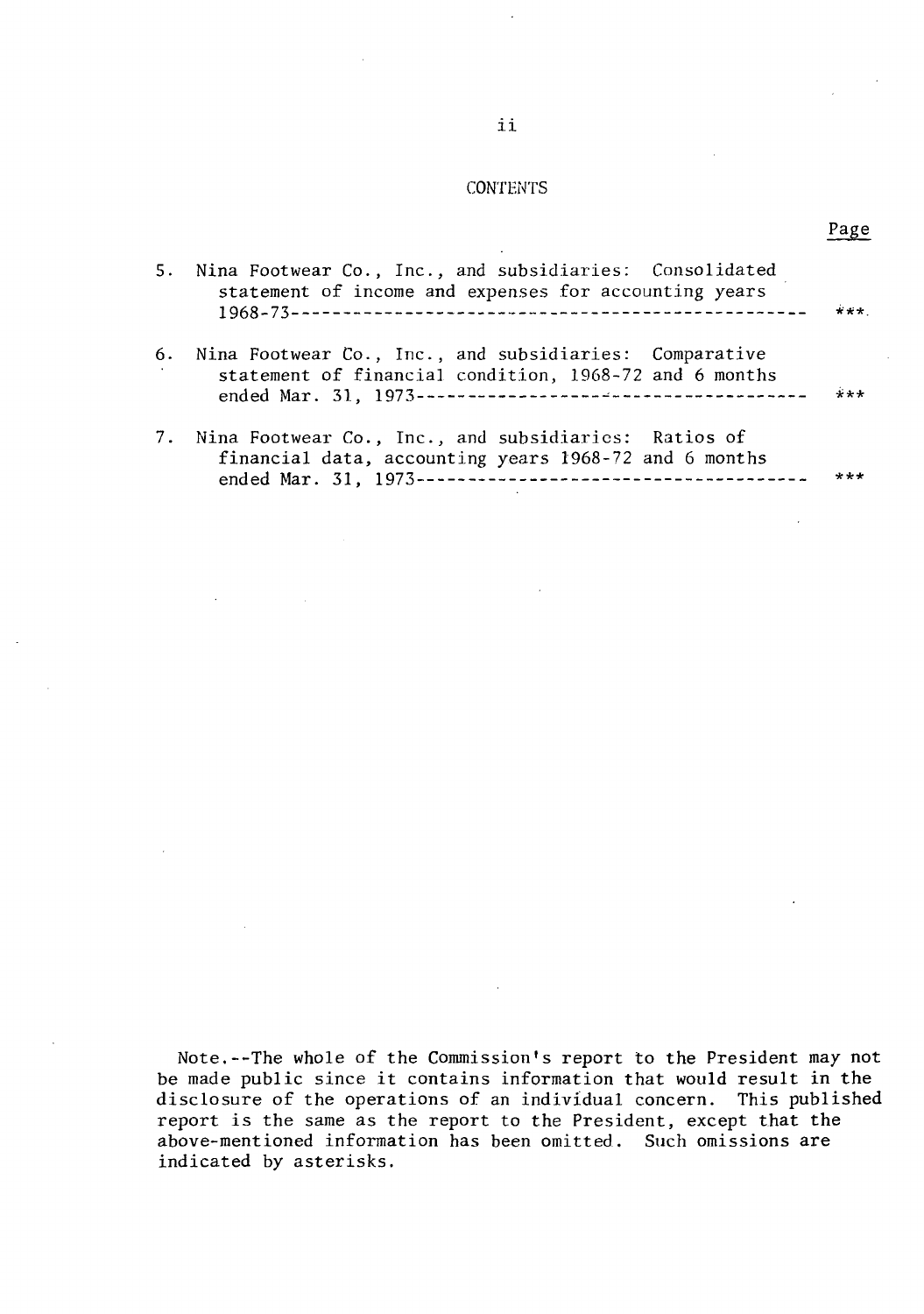#### REPORT TO THE PRESIDENT

U.S. Tariff Commission, March 25. 1974.

To the President:

In accordance with sections  $301(f)(1)$  and  $(f)(3)$  of the Trade Expansion Act of 1962 (19 U.S.C. 1901), the U.S. Tariff Commission herein reports the results of investigation No. TEA-F-58 made under section  $301(c)(1)$  of the act to determine whether, as a result in major part of. concessions granted under trade agreements, articles like or directly competitive with footwear for women (of the types provided for in items 700.45 and 700.55 of the Tariff Schedules of the United States (TSUS)) produced by Nina Footwear Co., Inc., Long Island City, N.Y., are being imported into the United States in such increased quantities as to cause, or threaten to cause, serious injury to such firm.

The investigation was instituted on January  $31$ ,  $1974$ , on the basis of a petition for adjustment assistance filed under section  $301(a)(2)$ of the act on behalf of the firm.

Notice of the investigation was published in the Federal Register (39 F.R. 4821) on February 7, 1974. No public hearing was requested, and none was held.

In the course of the investigation, the Commission obtained information from officials of Nina Footwear *Co.,* from customers of the firm, from official Government statistics, and from its own files.

Nina Footwear *Co.,* Inc., was the subject of a previous Commission investigation of a petition for adjustment assistance filed on behalf of the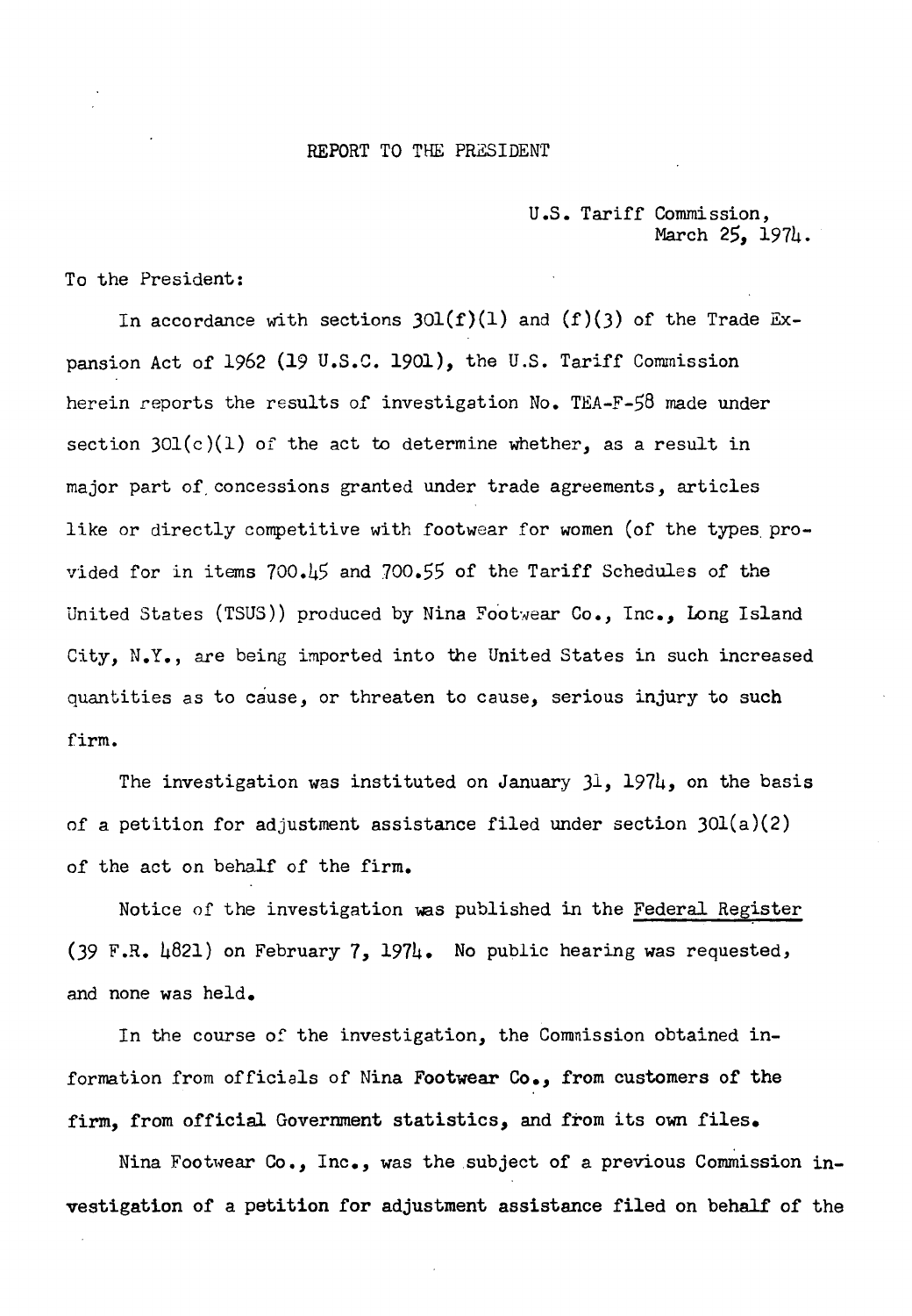firm's workers. In that case the Commission made an affirmative determination. (See Footwear for Women, Nina Footwear Co., Inc. . . .: Report to the President on Worker Investigation No. TEA-W-210  $\ldots$ , TC Publication 621, 1973.)

#### Finding of the Commission

On the basis of its investigation, the Connnission finds *Y* (Commissioner Moore dissenting) that articles like or directly competitive with footwear for women manufactured oy Nina Footwear Co., Inc., Long Island City, N.Y. are not, as *a* result in major part of concessions granted Under trade agreements, being imported into the United States in such increased quantities as to cause, or threaten to cause, serious injury to the firm.

!/ Chairman Bedell did not participate in the decision.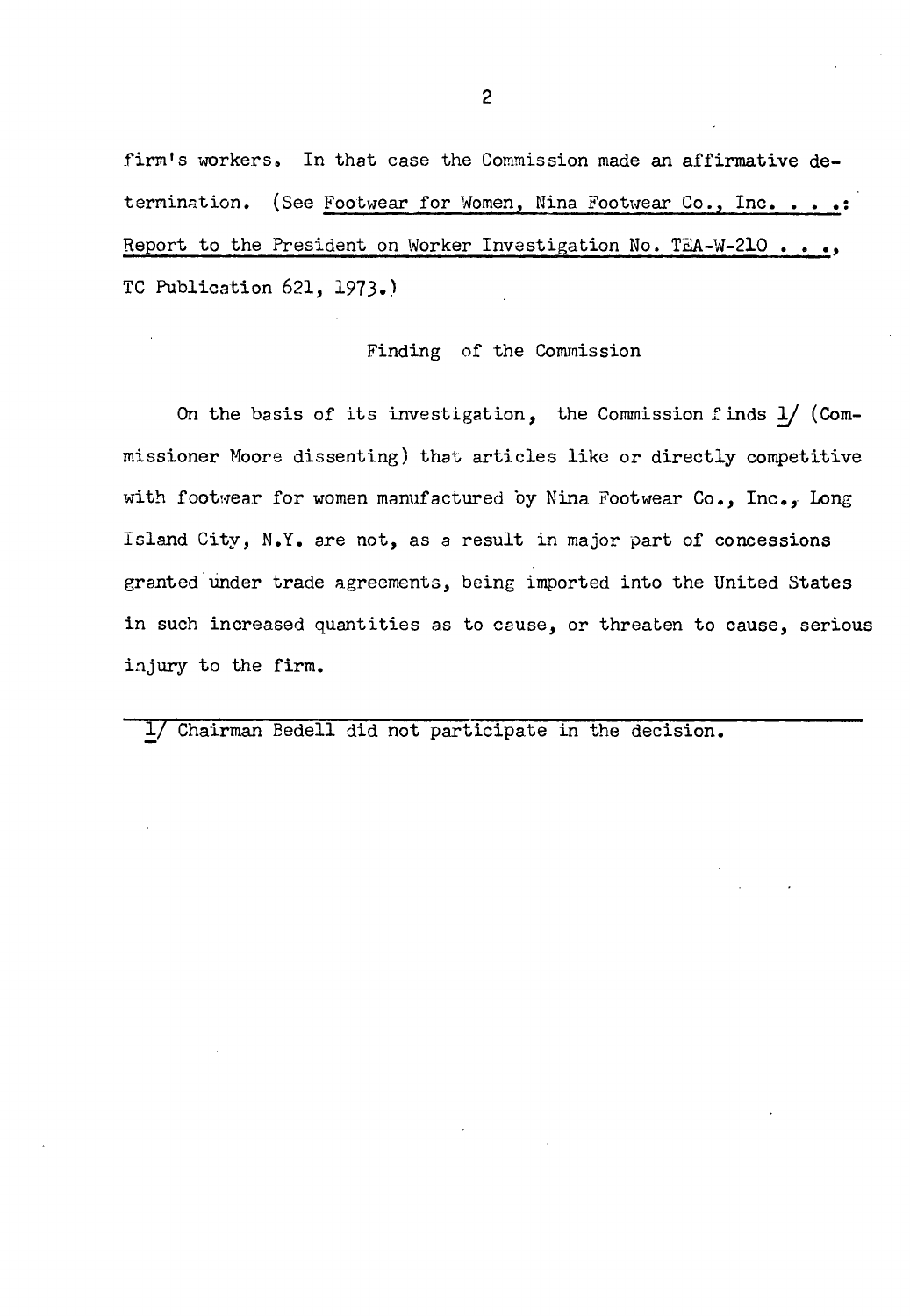## Views of Vice Chairman Parker and Commissioner Ablondi

We have made a negative determination for the reason that increased imports resulting in major part from trade agreement concessions are not the major factor causing or threatening to cause the serious injury allegedly suffered by the complainant firm. Having so determined, it is unnecessary for us to consider the other statutory criteria.

The company's financial statements indicate that in 1969, when Nina began importing substantial quantities of footwear, it was in good financial condition. As Nina increased its imports, its domestic production decreased and the company's records show a mixed pattern of profitability. Despite the allegation of serious injury resulting from concession-generated imports, Nina in 1972 had one of its most profitable years. It was also a year of a substantial increase in its own imports. The record does not show that Nina's shift to imports was caused by competition from imports or that it was losing customers because of import competition. On the contrary, Nina's customers over the past several years remained substantially the same. They continued to purchase Nina's domestically produced shoes with apparent satisfaction until Nina began supplying them with almost identical shoes of foreign origin under the Nina· labels. Nina's customers shifted *to* imports primarily because of Nina's decision to supply its customers with imported footwear.

The rather large loss reflected by Nina in 1973 occurred when Nina discontinued production at its New York factory and resorted entirely to imports. Similarly, losses in 1971 were attributable in part to a shutdown of its Puerto Rican plant: These.losses were attributable in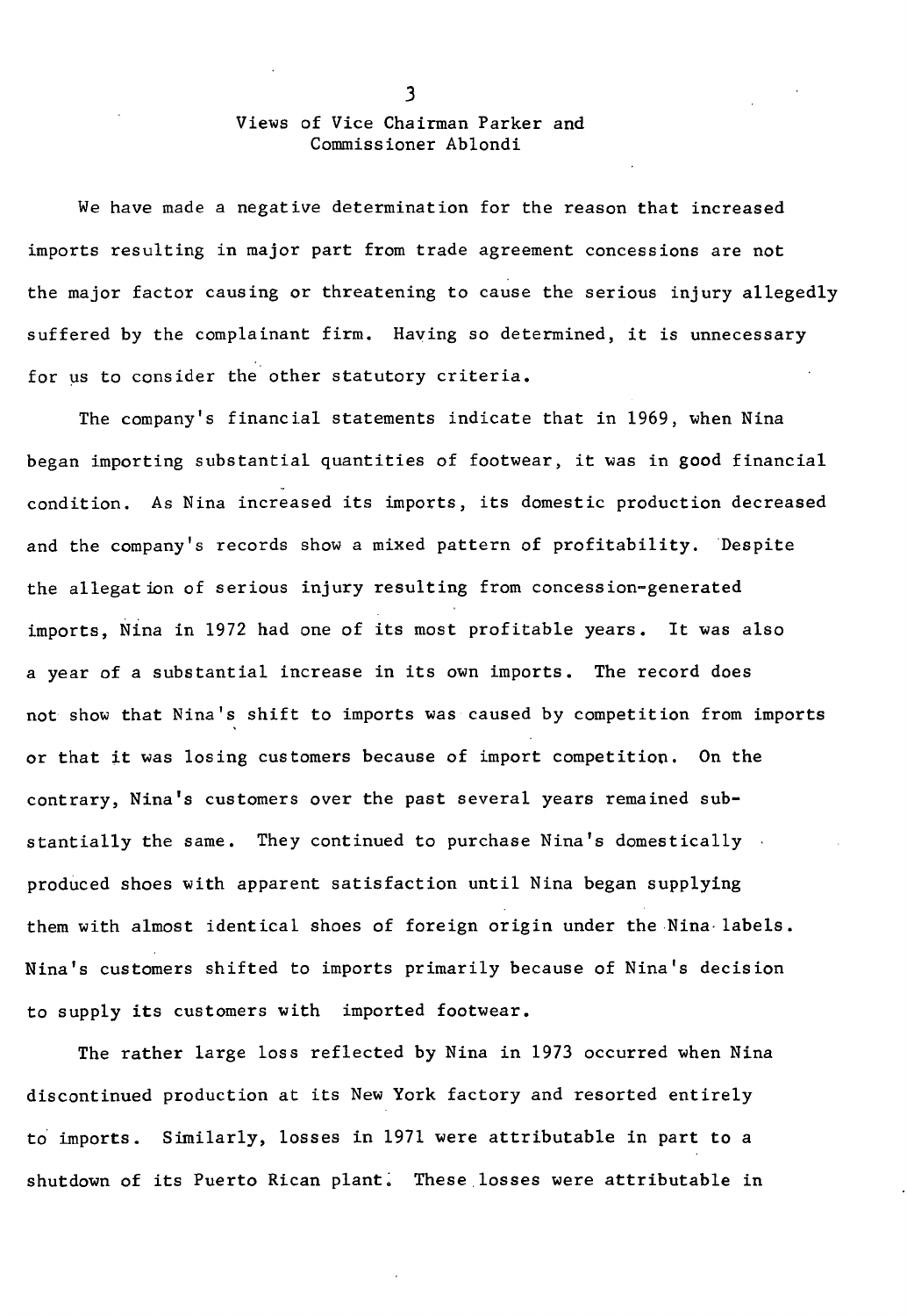part to the write offs taken for the closings. Information available for 1974, thus far, indicates that Nina's operations are profitable.

The case at hand is illustrative of the situation where an affirmative finding by the Tariff Commission for a firm's workers 1/ under section  $301(c)(2)$  of the Trade Expansion Act of 1962 (TEA) does not establish a conclusive presumption that the conditions are, met for an affirmative decision for the firm under section  $301(c)(1)$ . The statutory language does not impose a requirement of parallelism in the Commission's findings for workers and the workers' firm. The parallel wording of sections  $301(c)(1)$ and  $301(c)(2)$  diverges at the point in the statute specifying the result required for an affirmative determination. For workers there must be "unemployment or underemployment of a significant number or proportion of the workers," while for firms the result must be "serious injury to the firm." In the case of Nina Footwear, only the former result is established.

From the foregoing, it is apparent that Nina is not suffering serious injury within the meaning of the TEA because of concession-generated import competition.

In our opinion, Nina Footwear does not meet the requirements of section  $301(c)(1)$  of the TEA.

<sup>1/</sup> On October 30, 1973, the U.S. Tariff Commission reported to the President that the former workers of Nina Footwear Co., Inc., had met the requirements of the Trade Expansion Act of 1962 to apply to the Department of Labor for adjustment assistance. Chairman Bedell, Vice Chairman Parker, and Commissioners Moore and Ablondi constituted the majority. Commissioner Leonard Dissented, and Commissioner Young did not participate. See TC Publication 621.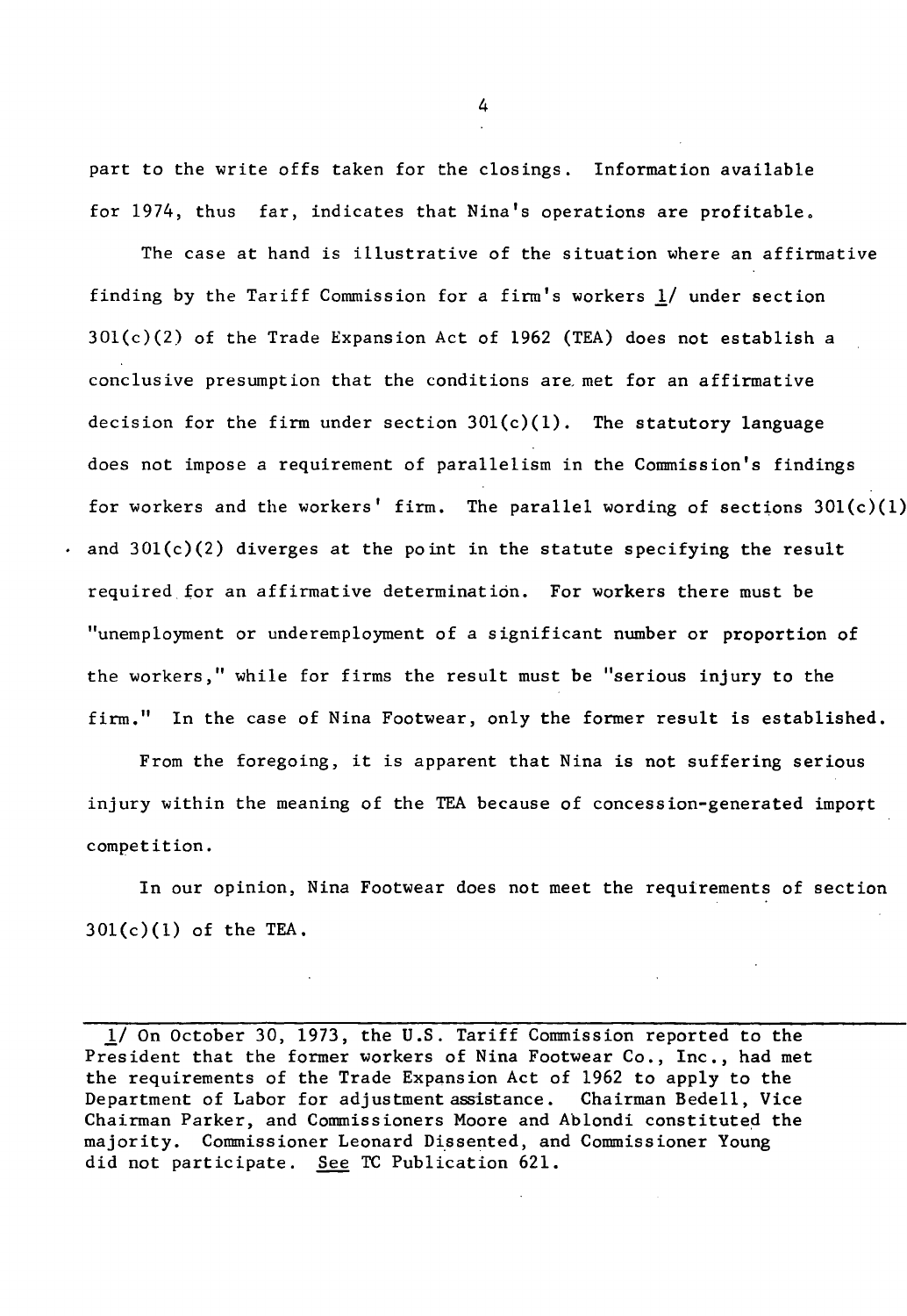Views of Commissioners Leonard and Young

Our determination in the instant case is negative because one of the statutory criteria has not been met, i.e., that the increase in imports of footwear like or directly competitive with that produced by Nina Footwear Co., Inc., Long Island City, N.Y., is the result in major part of concessions granted under trade agreements. Our reasoning in support of this determination is set forth in a statement of our views in earlier Commission investigations under the Trade Expansion Act. 1/

l/ Commissioner Leonard's views are given in Nonrubber Footwear: Report to the President on Investigation No. TEA-I-18..., TO Publication 359, 1971, pp. 31-47, and Commissioner Young's views are given in Women's Dress and Casual Shoes: Duchess Footwear Corp. . . .: Report to the President on Firm Investigation No. TEA-F-39 and Worker Investigation No. TEA-W-139 . . ., TC Publication 491, 1972, pp. 11-25.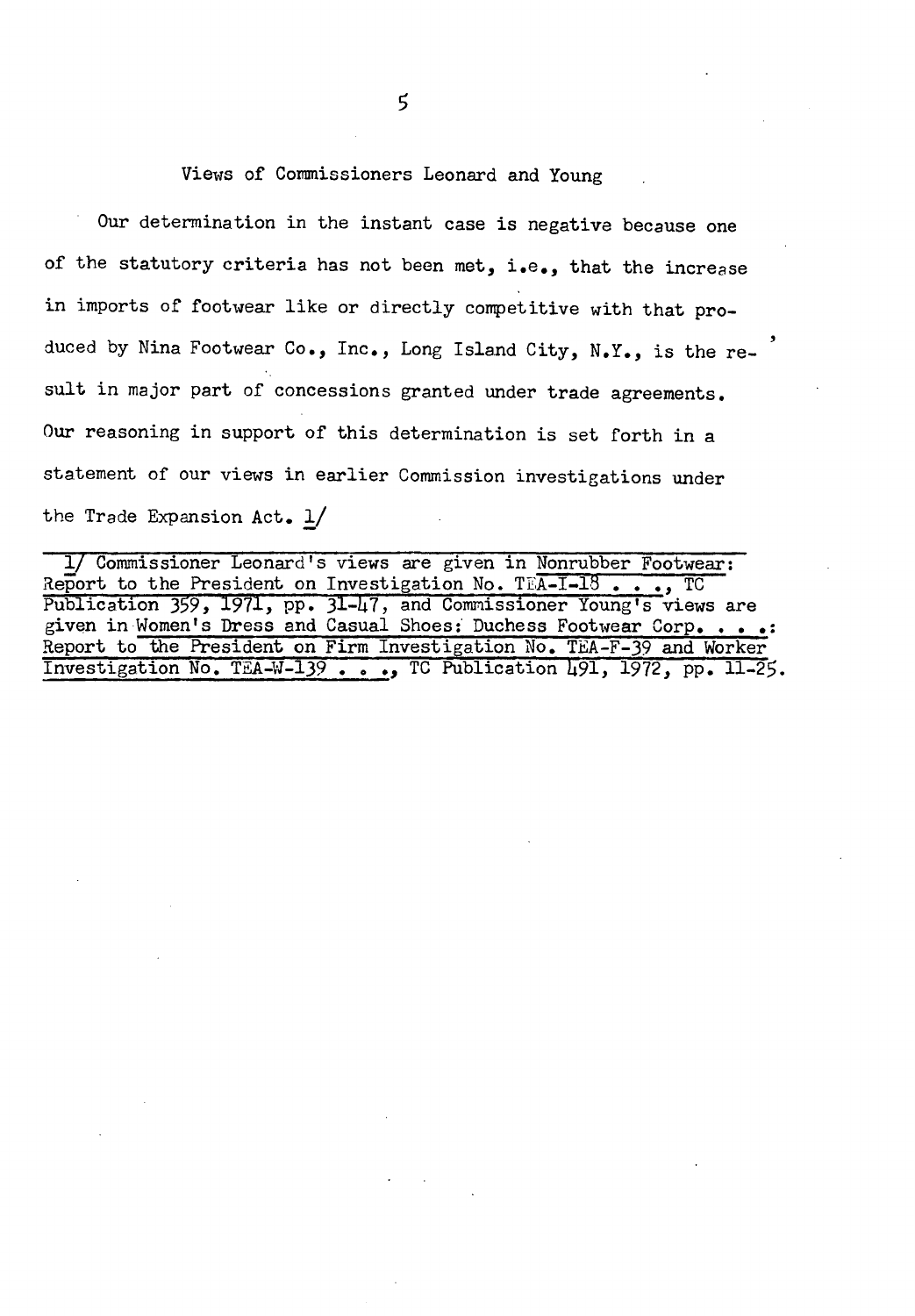## Dissenting Views of Commissioner Moore

Based on the evidence available to the Commission in connection with this proceeding, my determination is in the affirmative.

It is my view that increased imports resulting in major part from trade-agreement concessions are the major factor causing serious injury to Nina Footwear Co., Inc., Long Island City, N.Y., and consequently this firm, having met the requirements of section  $30l(c)(1)$ of the Trade Expansion Act of 1962, is entitled to apply for adjustment assistance.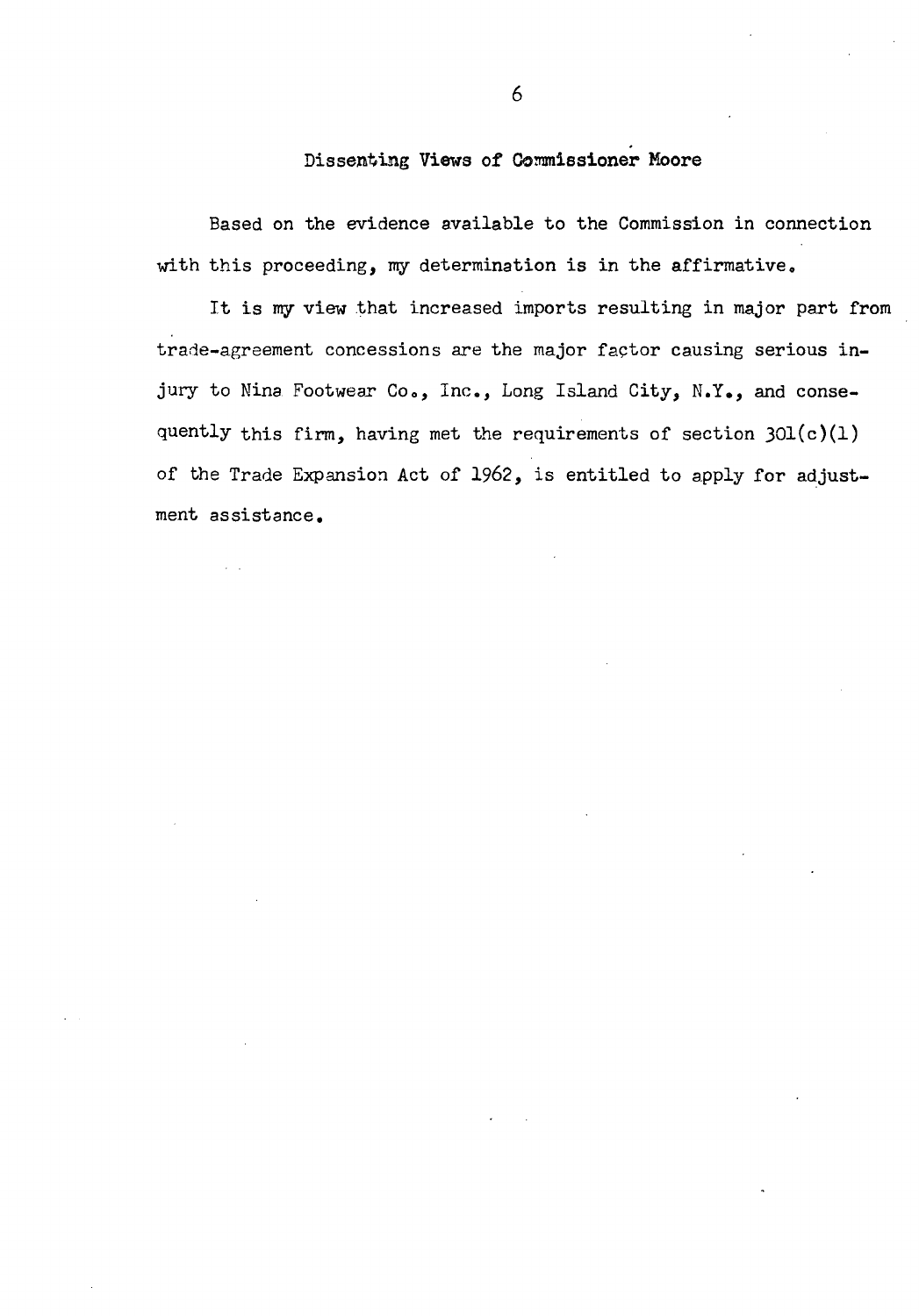# INFORMATION OBTAINED IN THE INVESTIGATION Description of Articles Under Investigation

The output of Nina Footwear Co., Inc., Long Island City, N.Y., before the cessation of operations in August 1973  $1/$  consisted of women's dress and casual shoes--made by the cement process--that retailed at about \$18 to \$30 a pair, with the bulk retailing at about \$25 a pair. In recent years, women's casual shoes with uppers of vinyl accounted for the major part of the output of the firm, and women's dress and casual shoes with leather uppers accounted for the remainder.

The principal features of women's shoes that determine the occasion or activity for which a particular pair is suitable--and thus the trade.designations such as "dress," "casual," and "slippers"--are the cut of the uppers, the style and height of the heels, the material used for the uppers, the kind of ornamentation, and the material and construetion of the sole. In general or commercial usage, however, these descriptive terms for footwear may have various meanings. Some of them are specifically defined for tariff purposes in the headnotes (including the statistical headnotes) to part 1, subpart A of schedule 7 of the Tariff Schedules of the United States Annotated (TSUSA).

As a share of U.S. retail sales, so-called dress shoes (a term not defined in the TSUSA) are more important than any other type of footwear for women. The term "dress shoes," originally limited only to shoes worn on formal occasions, is now used to describe footwear of

 $A-1$ 

<sup>1/</sup> The date reported as the closing date of Nina's last remaining plant in a letter from the plant's general manager was incorrectly reported as July 1973 (see page A-38).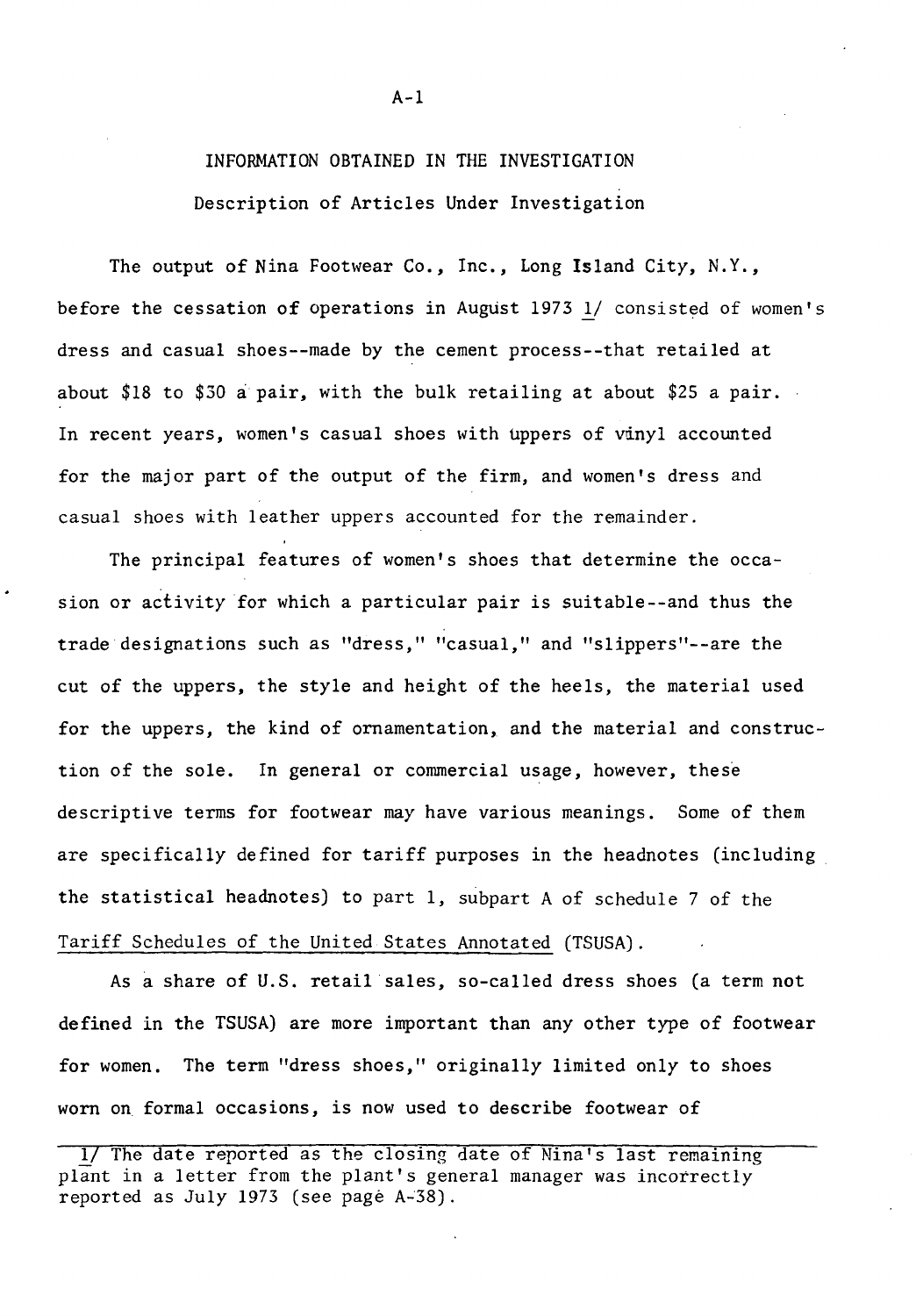the types generally worn for street wear and for business and social activities. Depending upon fashion designs, dress shoes may be openor closed-heel shoes with straps, laces, or tongues over the instep and may include high-heeled sandals with open toes, open heels, and uppers of narrow strips of leather or other materials. Women's shoes intended for formal wear, which are also regarded as dress shoes, are sometimes referred to as evening shoes, slippers, or sandals. The term "dress shoes" does not include footwear especially made for athletic, occupational, and leisure activities.

The materials used for the uppers of dress shoes are usually finer (i.e., less sturdy) than those of other types of footwear. Uppers may be of calf, kid, or reptile leathers; of silk, rayon, linen, satin, brocade, velvet, or metallic fabrics; or of supported vinyls or other plastics.

Women's footwear for casual wear, not considered dress shoes, includes certain sandals, wedge-heeled shoes, flats, clogs, loafers, desert boots, moccasins, and sneakers. Casual shoes usually have a lower heel than dress shoes and are generally constructed to withstand harder wear.

The range of styles and the quality of footwear increased greatly during the 1960's as a result of new materials, technological developments in production, and new fashions in wearing apparel; and this trend has continued into the 1970's. Simultaneously, consumers demanded footwear designed for specific purposes. Women today wear dress and casual shoes suitable to their lifestyles.

 $A-2$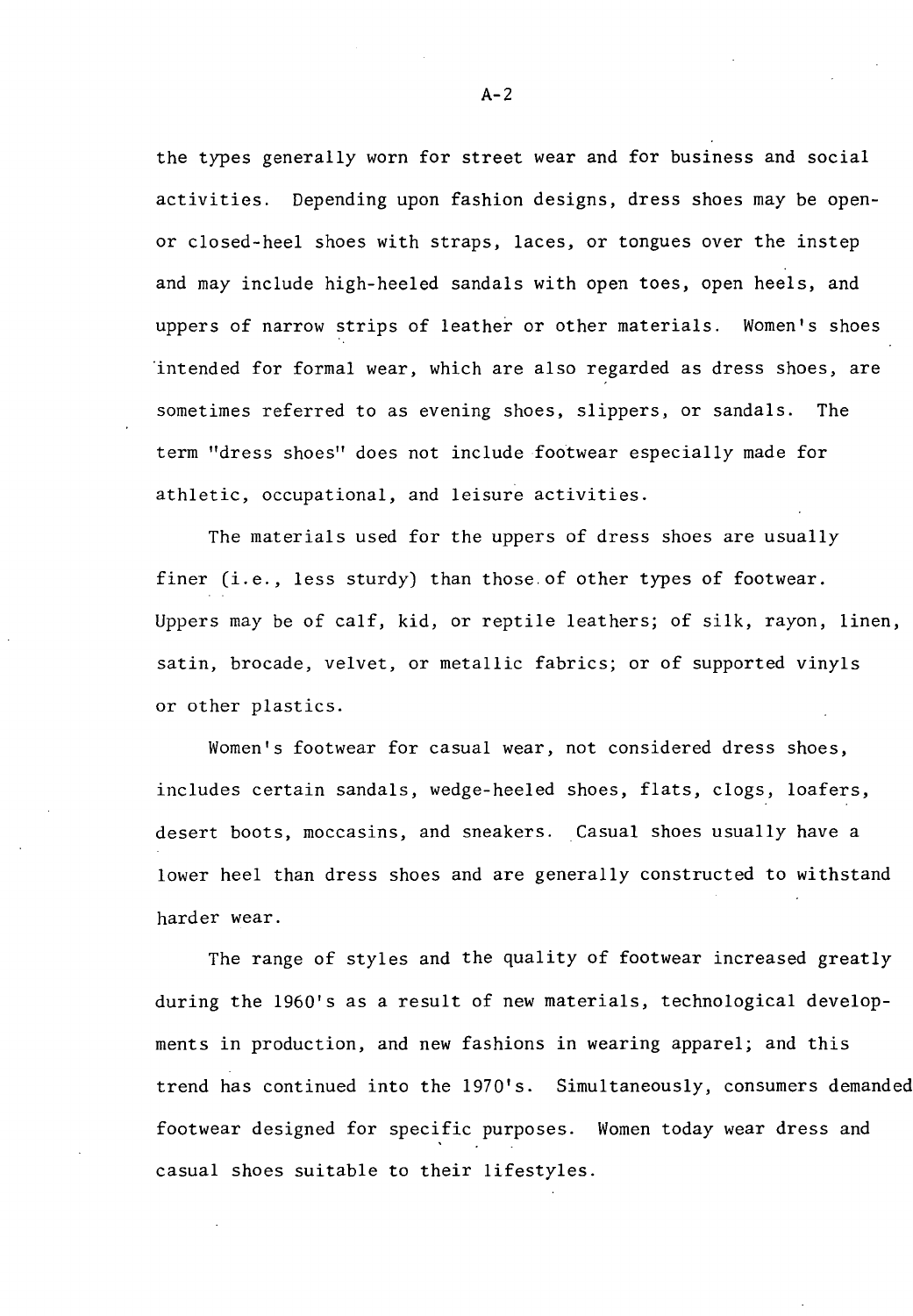For many years the principal type of dress shoe worn by women in the United States was the classic pump--a closed-toe, closed-back, slip-on shoe without fasteners, with lightweight soles, and with heels of 2 inches or higher. With the advent of new fashions in wearing apparel, the pump declined in popularity in the late 1960's. In 1967 the chunky style (monster) shoe appeared,marking the beginning of a style revolution in women's footwear. With footwear becoming an important accessory to fashion, footwear styles changed rapidly. A great variety of designs were introduced creating an even wider choice for the footwear consumer.

In the late 1960's, formfitting calf-length boots became fashionable, along with the miniskirt and other new dress styles, and continued to be popular throughout 1970 and 1971. The popularity of boots during this period undoubtedly had an adverse effect on the demand for other types of women's footwear. However, with the switch by women to other types of wearing apparel, such as pants suits, which did not complement boot designs, the market for such boots diminished markedly in 1972. In 1973, ankle-high boots for casual wear and higher boots with more functional designs replaced the formfitting or stretch calf-length fashion boots.

Changing fashions in women's apparel have continued to affect footwear since the early 1970's. As changes occurred in dress lengths and as trousers became increasingly acceptable as appropriate women's wear for almost every occasion, footwear styles with I-inch soles, and even higher platforms, became popular. A variety of materials--plantation crepe, "marshmallow" (pliable synthetic), leather combinations, and various plastics--were used to make soles, concealed platforms, and wedges. Some bottom

 $A - 3$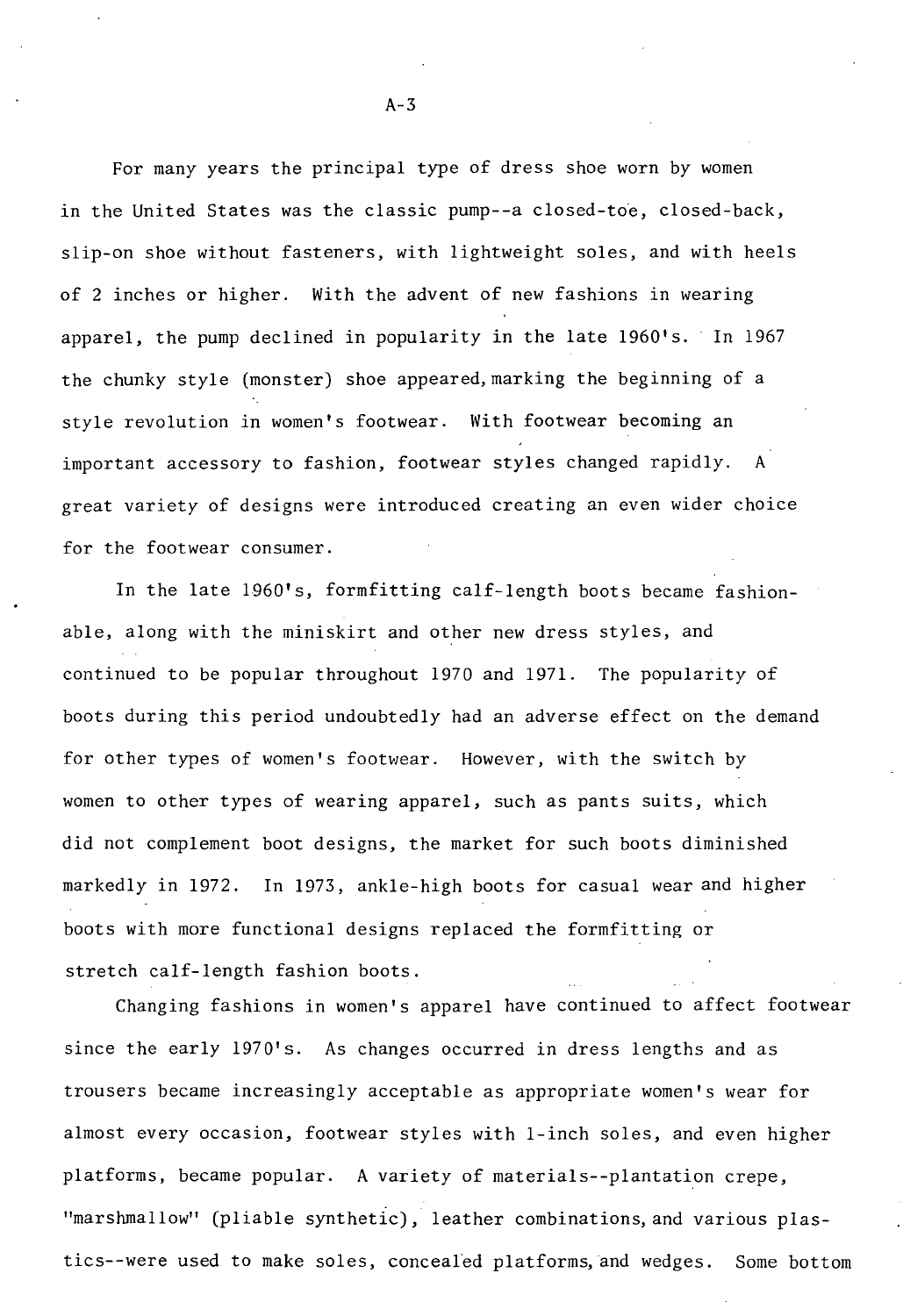assemblies were even colored, painted,or sculptured. During 1970-72 such platform styles dominated most women's footwear. In 1973, however, as women's fashions returned to the more classic or traditional styling, the classic pump design for footwear again became popular, a trend which has continued into 1974. Platforms are becoming less extreme, and footwear more feminine in style is now being offered. Examples of the new look include lighter sandalized (open) footwear with emphasis on bows, straps, slimmer high heels, and narrower toe shapes in both dress and casual footwear. There has also been a return to the low-heeled flat for casual wear.

As indicated previously, most of the footwear produced by Nina Footwear consisted of casual shoes constructed with uppers of vinyl and to a lesser extent, of leather--all made by the cement process. In this method of construction, which accounts for about 80 percent of the total U.S. output of all women's footwear, the outsole (or midsole, if any) is affixed to the upper by an adhesive without sewing.

It is estimated that about 60 percent of the women's shoes produced in 1973 had leather uppers, compared with nearly 70 percent in 1970. The American Footwear Industries Association (AFIA) indicates that owing to the recent shortage of hides and the consequent increases in prices of leather, prices of women's leather footwear have risen steadily. The president of the AFIA has further indicated that, as the price of leather footwear increased, shoes made from sophisticated manmade materials- polyurethane, polymerics and nylon velvets--gained a larger percentage of the U.S. market. Footwear of manmade materials lends itself

 $A-4$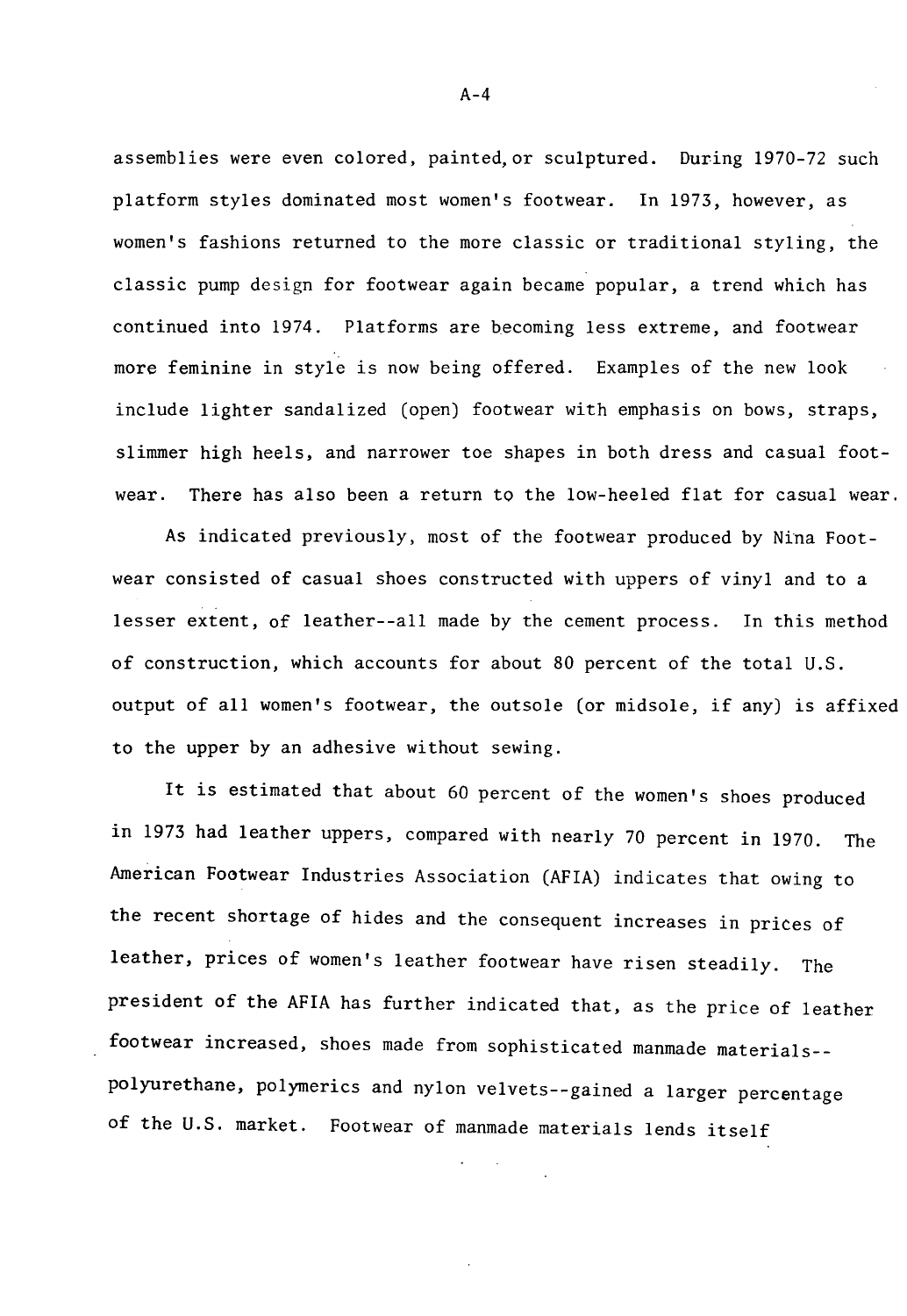not only to the multihued new platform styles favored by young people but also to the more conservative styles. The following AFIA data illustrate the changes in the shares of the nonrubber footwear market supplied by leather and by manmade materials.

Percentages of total U.S. output of nonrubber footwear accounted for by leather and by manmade materials, specified years 1950 to 1975

| Year                               | Leather | Manmade materials |
|------------------------------------|---------|-------------------|
|                                    |         |                   |
| 1950---------------------          | 85:     |                   |
| 1960--------------------           | 76:     | 24                |
| $1972 - - - - - - - - - - - - - -$ | 60:     | 40                |
| $1973$ -----------------           | 54:     | 46                |
| 1975 $1/-$ -----------------       | 50:     | 50                |
|                                    |         |                   |

1/ Estimated projection.

Source: American Footwear Industries Association.

Industry sources, however, report that owing to recent and possibly worsening shortages of petrochemically derived materials, a reversal is possible in the relationship between the proportion of leather and of manmade materials used in the production of footwear.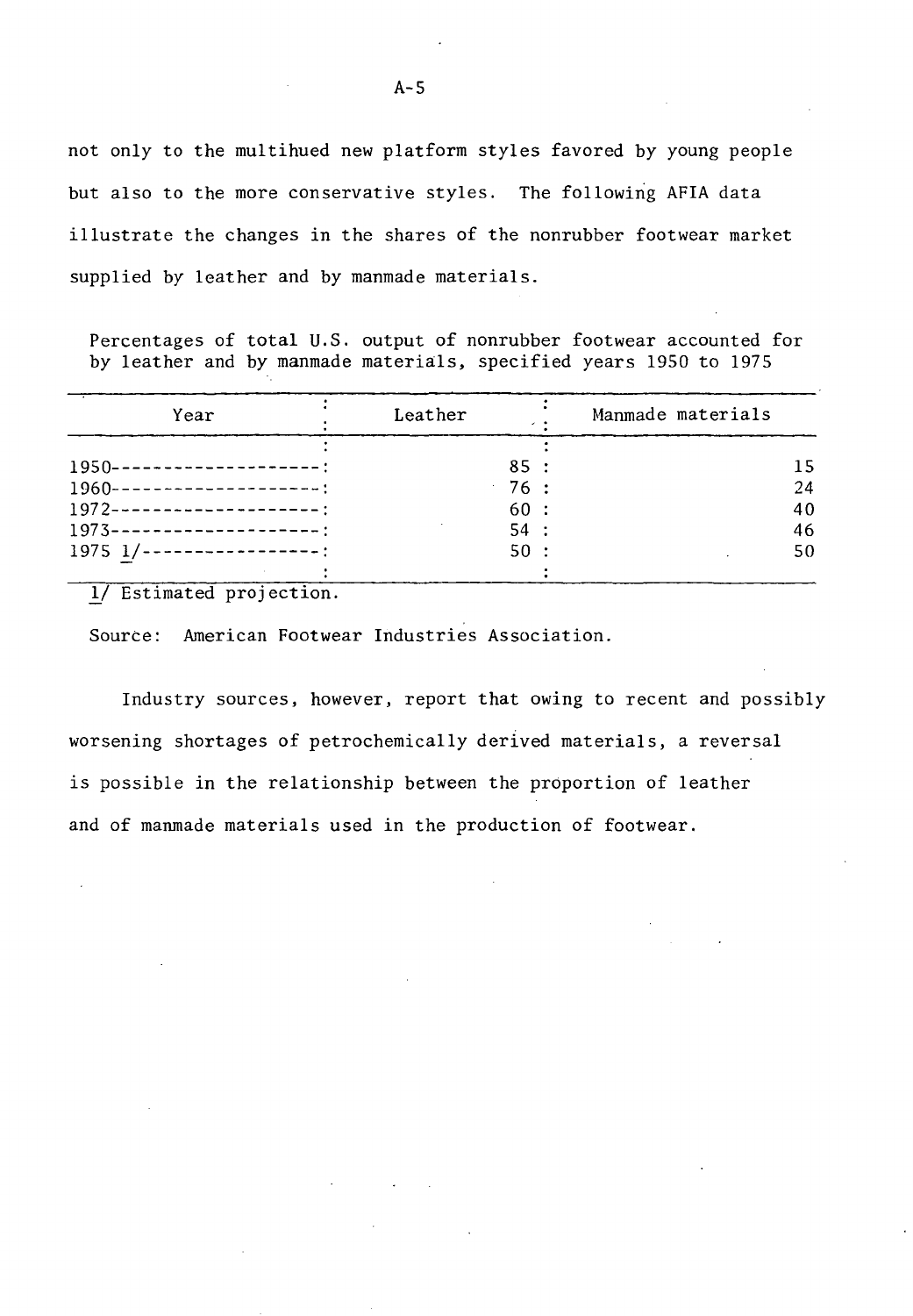## U.S. Tariff Treatment

## Applicable TSUS items

The great bulk of women's imported dress and casual shoes are entered under TSUS items 700.20, 700.43, 700.45, and 700.55. As explained briefly in the following paragraphs, the footwear classifiable under these four TSUS items varies with respect to materials, method of construction, price line, and/or style.

Imports entered under TSUS items 700.43 and 700.45, which provide for leather footwear having a foreign (export) value of not over \$2.50 a pair, and over \$2.50 a pair, respectively, consist predominantly of women's footwear in a wide range of styles, types, and prices. In terms of quantity, a substantial part of the combined imports under these two items in recent years have consisted of women's sandals both for casual and for dress wear. The remainder have probably consisted predominantly of women's moderate-priced cement-process dress and casual shoes (i.e., in the retail-price range of \$8 to \$20 a pair). Women's imported leather footwear made by the turn process and dutiable under TSUS item 700.20 does not differ significantly in appearance from the leather dress shoes entered under items 700.43 and 700.45; however, the imports of turned footwear under item 700. 20 have been small.

Women's imported footwear with supported-vinyl uppers, dutiable under TSUS item 700.55, has in recent years consisted predominantly of two groups: (1) Street shoes of sturdy construction, produced in a single width for each particular length, for sale at self-service counter!

A-6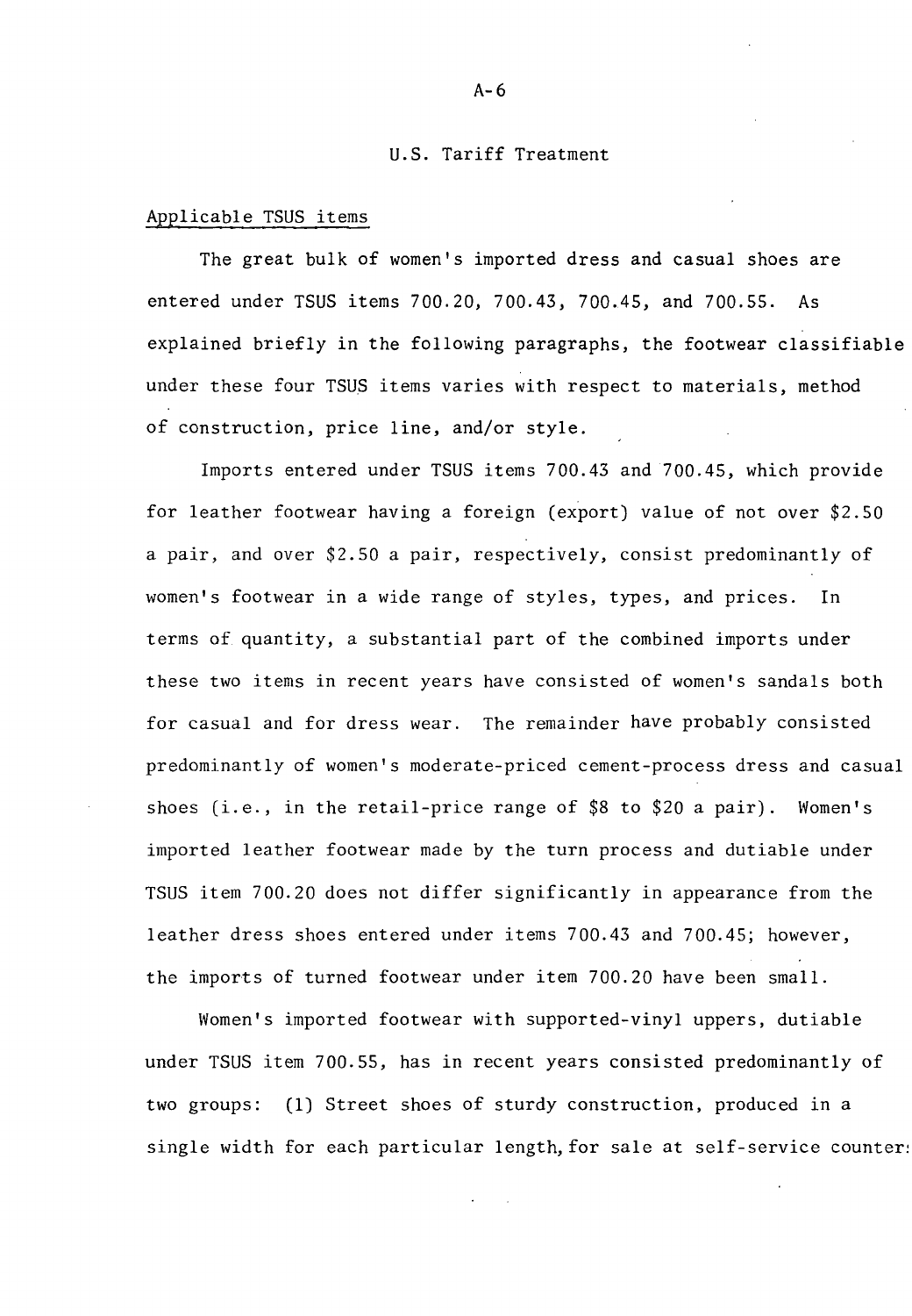in variety stores, discount stores, and department-store basements and (2) folding slippers, sandals, and other inexpensive footwear. It is believed that before 1970 only a negligible portion of the annual imports of women's dress shoes and boots admitted under item 700.55 retailed at more than \$10 a pair; in the period 1971 through 1973, the annual imports of such footwear retailing at more than \$10 a pair (mostly just over that price) probably accounted for less than 10 percent of the total imports.

#### Rates of duty

In the Tariff Act of 1930, women's leather footwear of cementprocess construction was originally dutiable under paragraph 1530(e) at 20 percent ad valorem. Such footwear is provided for in the TSUS, which became effective on August 31, 1963, under items 700.43 and 700.45. The rate of duty was reduced for the first time effective January 1, 1968, pursuant to concessions granted during the Kennedy Round of negotiations. The current rate for item 700.43 is 15 percent, and that for item 700.45 is 10 percent.

Prior to the Kennedy Round, the rate of duty on leather turn or turned footwear (now provided under TSUS item 700.20) was first reduced on January 1, 1932, from 20 percent ad valorem to 10 percent, pursuant to section 336 of the Tariff Act of 1930. The 10 percent rate, which was bound against increase in a concession granted to Switzerland, effective February 15, 1936, was reduced to 5 percent pursuant to a concession, effective May 30, 1950, granted under the General Agreement on Tariffs and Trade (GATT). The current rate for item 700.20 is 2.5 percent.

 $A - 7$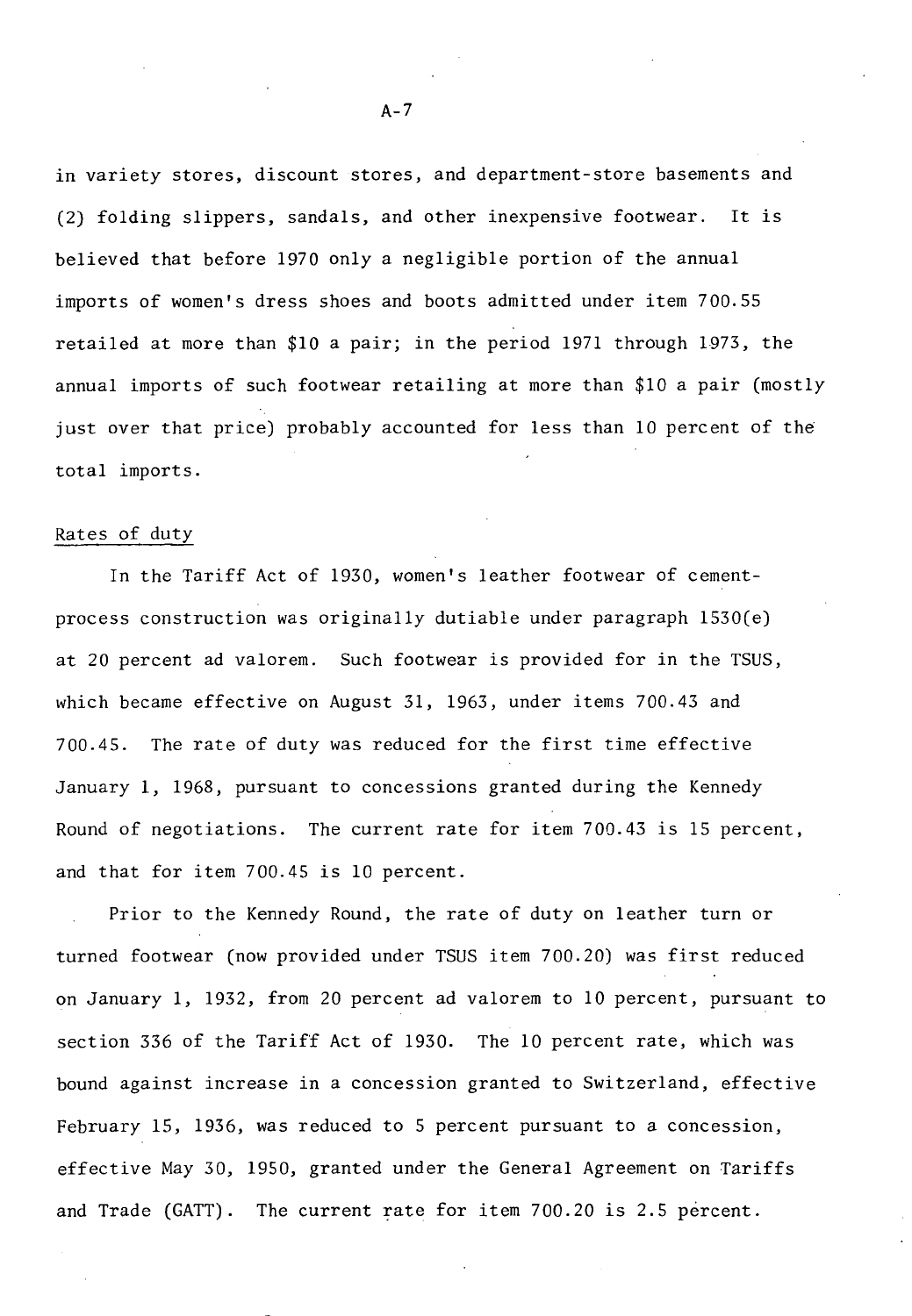Supported vinyl was not used for uppers until the late 1940's or early 1950's. Prior to the effective date of the TSUS, imports of women's supported-vinyl-upper footwear, which were dutiable under various provisions of the Tariff Act, were classified principally--

- (1) By similitude, at the rate of 20 percent ad valorem applicable to leather footwear provided for in paragraph  $1530(e)$ .  $1/$
- (2) Under paragraph 1537(b) as articles in chief value of rubber, at the trade~agreement rate of 12.5 percent ad valorem, where the soles were of india rubber and constituted the chief value of the footwear in question.
- (3) Under paragraph 1539(b) at the reduced rate of 21 cents per pound plus 17 percent ad valorem where the footwear was in chief value of a product having a synthetic resin as the chief binding agent.

In the TSUS, a rate of 12.5 percent ad valorem was established for item 700.55 as the trade-agreement rate to replace the wide range of rates previously applicable to the various types of footwear provided for in this item. 2/ The current rate on footwear with supportedvinyl uppers is 6 percent ad valorem.

Table 1 in the appendix shows the reductions in rates of duty resulting from trade-agreement concessions granted under the GATT for footwear of the types now dutiable under items 700.20, 700.43, 700.45, and 700.55. Tables 2 and 3 show U.S. imports of women's shoes admitted under the TSUS items mentioned above and the applicable rates of duty.

1/ The principal kinds of footwear with supported-vinyl uppers now being imported (i.e., those with soles of vinyl or other plastics) would have been dutiable by virtue of the similitude provision under par. 1530(e) at a rate of 20 percent ad valorem.

2/ The column 2 rate of duty for item 700.55 is 35 percent.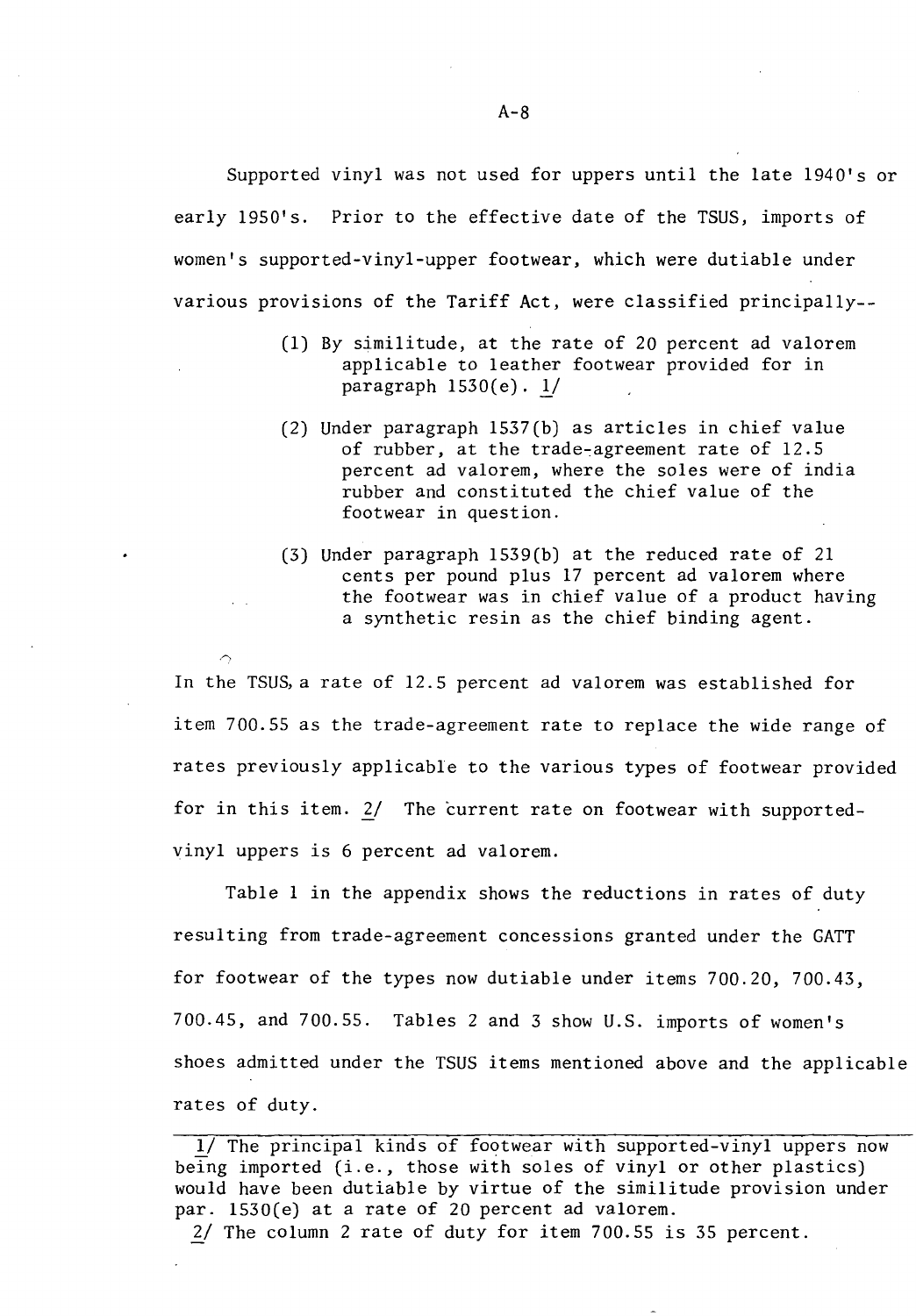#### U.S. Consumption, Production, and Imports

During the period 1965-73, apparent annual U.S. consumption of all women's nonrubber footwear rose from an estimated 386 million pairs in 1965 to a peak of 455 million pairs in 1968, and then declined to 402 million pairs in 1973. Annual U.S. production of such footwear declined from 319 million pairs in 1965 to 190 million pairs in 1973. Annual imports tripled during this period, and their share of the market increased without interruption from 17 percent to 53 percent, as shown on page A-10. Italy and Spain have been the principal suppliers of women's dress and casual leather footwear, the Republic of China (Taiwan) and Japan, the principal suppliers of such footwear made with vinyl uppers.

Data on U.S. consumption of women's dress shoes are not separately reported in official statistics. It is estimated, however, that during 1965-73 apparent annual U.S. consumption (production plus imports) of such footwear moved irregularly, rising from about 204 million pairs in 1965 to about 231 million in 1968 but declining to 180 million in 1973.

Estimated domestic production of women's dress shoes during this period reached a peak of about 210 million pairs in 1968 and then declined to 127 million pairs in 1973. Estimated imports rose from 4 million pairs in 1965 to 53 million pairs in 1973. The share of apparent annual U.S. consumption of women's dress shoes supplied by imports increased from 2 percent in 1965 to 29 percent in 1973, as shown on page A-11.

 $A-9$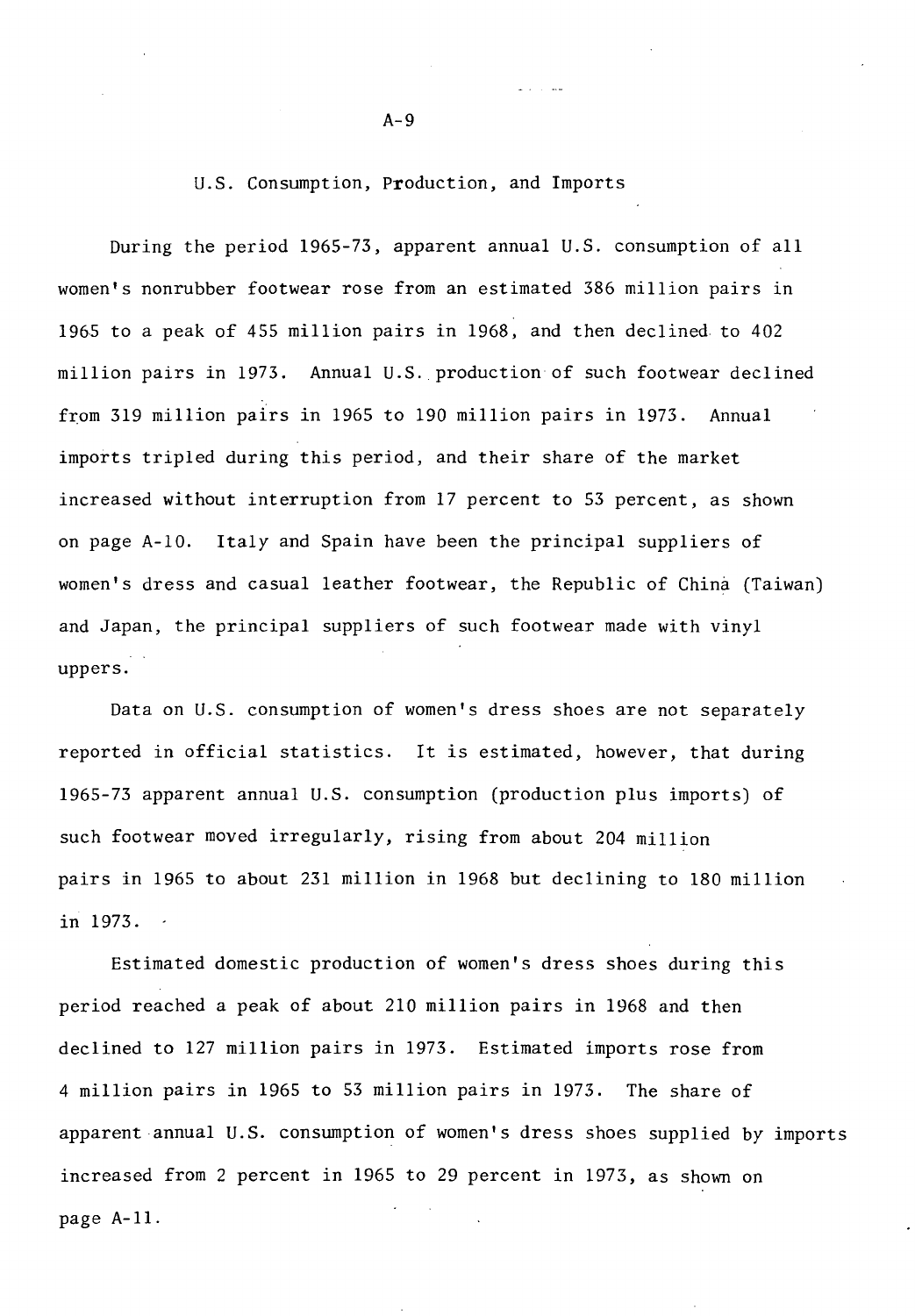| Year                              | Production 1/ Imports 2/ |                     | Apparent<br>consump-<br>tion $3/$ | Ratio of<br>imports to<br>apparent<br>consumption |
|-----------------------------------|--------------------------|---------------------|-----------------------------------|---------------------------------------------------|
|                                   | Million                  | Million<br>٠        | Million:                          |                                                   |
|                                   | pairs                    | pairs               | pairs                             | Percent                                           |
|                                   |                          |                     |                                   |                                                   |
| $1965 -$                          | 319:                     | 67                  | 386:                              | 17                                                |
| $1966 -$                          | 323:                     | 70 :                | 393:                              | 18                                                |
| $1967 - -$<br>----------          | 290:                     | 96:                 | 386:                              | 25                                                |
| $1968 -$<br>---------             | 322:                     | 135:                | 455:                              | 29                                                |
| $1969 - -$<br>$- - - - - - - - -$ | 271 :                    | 139<br>$\mathbf{r}$ | 410:                              | 34                                                |
| $1970 -$                          | 260:                     | 165                 | 425 :                             | 39                                                |
| 1971-                             | 237 :                    | 180:                | 417                               | 43                                                |
| 1972-                             | 223:                     | 198:                | 421 :                             | 47                                                |
| $1973 -$                          | 190:                     | 212:                | 402:                              | 53                                                |
|                                   |                          |                     |                                   |                                                   |

Nonrubber footwear for women: U.S. production, imports for consumption, and apparent consumption,  $1965 - 73$ 

1/ Production represents the output of women's and misses' footwear as reported by the U.S. Bureau of the Census, plus shipments to the U.S. mainland from Puerto Rico.

2/ Partly estimated from the official statistics for footwear of the kinds described in pt. IA of schedule 7 of the TSUSA except imports describ~d in items 700.32, 700.51, 700.52, 700.53, and 700.60 and except zoris (very inexpensive thonged sandals of rubber or plastics), dutiable under item 700.55. Includes imports of misses' footwear, which have been negligible compared with those of women's.

3/ Computed from U.S. production plus imports without an allowance for exports, which in 1973 amounted to about 1 million pairs.

Source: Compiled from official statistics of the U.S. Department of Commerce, except as noted.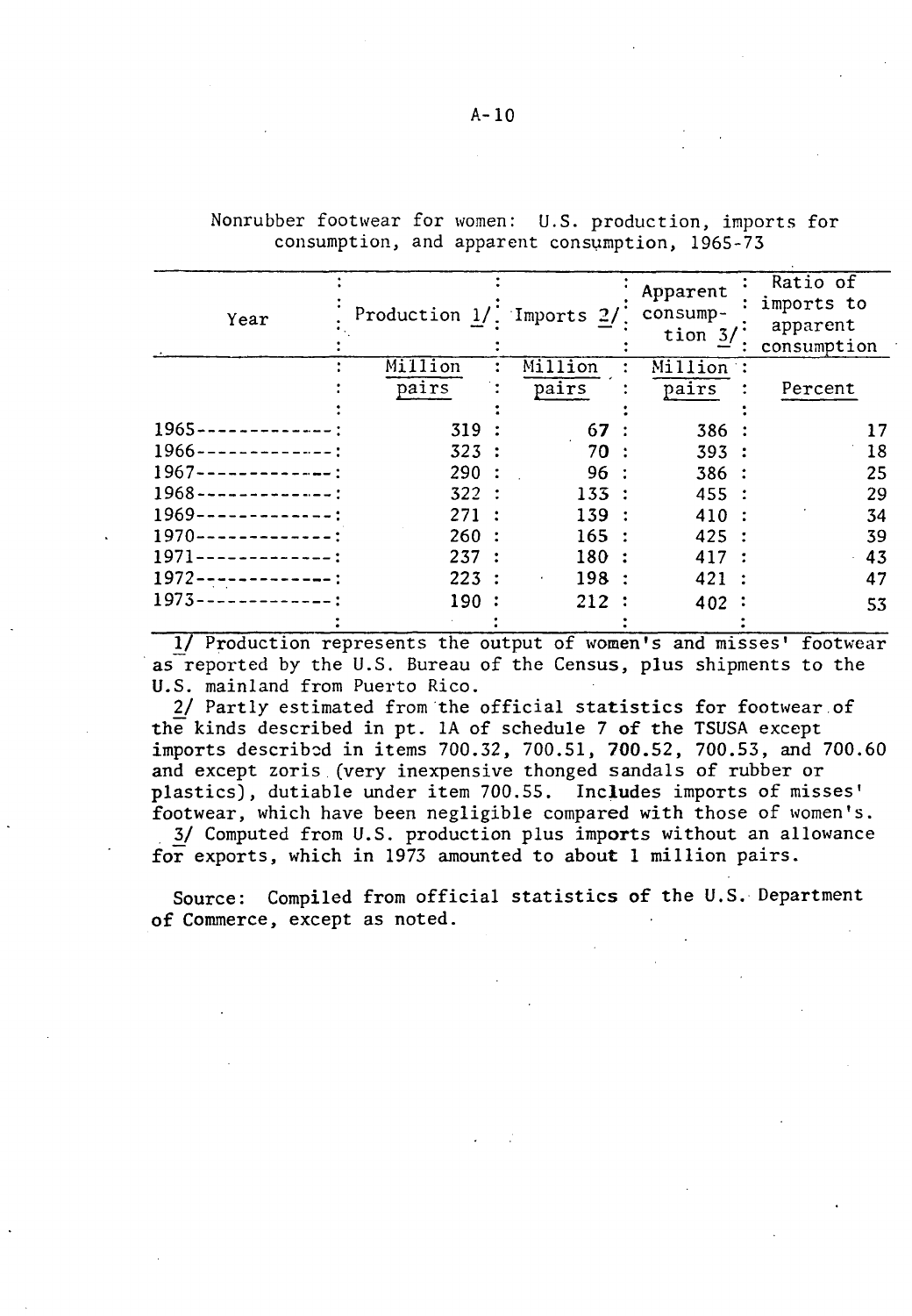| Year                                                   | Production $1/$  | Imports 2/       | Apparent<br>consump-<br>tion $3/$ | Ratio of<br>imports to<br>apparent<br>consumption |
|--------------------------------------------------------|------------------|------------------|-----------------------------------|---------------------------------------------------|
|                                                        | Million<br>pairs | Million<br>pairs | Million<br>pairs                  | Percent                                           |
| $1965--$                                               | 200:             | 4                | 204                               |                                                   |
| $1966$ -------------:<br>$1967$ -------------:         | 206:<br>$188$ :  | 111:             | 213:<br>199                       | 6                                                 |
| $1968$ -------------                                   | 210:             | 21               | 231                               | 9                                                 |
| $1969$ -------------<br>$1970 - - - - - - - - - - - -$ | 177<br>165:      | 28 :<br>36:      | 205:<br>201                       | 14<br>18                                          |
| 1971-                                                  | 156:             | 43:              | 199                               | 22                                                |
| $1972 - -$<br>adalah adalah adalah p                   | 150:             | 50:              | 200:                              | 25                                                |
| $1973 - - - - - - - - - - -$                           | 127              | 53:              | 180:                              | 29                                                |

Dress shoes for women: U.S. production, imports for consumption, and apparent consumption, 1965-73

1/ Dress shoes are believed to account for about 2/3 of the total annual output of nonrubber footwear for women and misses.

2/ In recent years, dress shoes are estimated to have accounted for about 1/4 of the total annual imports of women's and misses' footwear.

3/ Data represent estimated production plus estimated imports without an allowance for exports, which in 1973 accounted for less than 1 million pairs.

Source: Estimated by the U.S. Tariff Commission, based on official statistics of the U.S. Department of Commerce.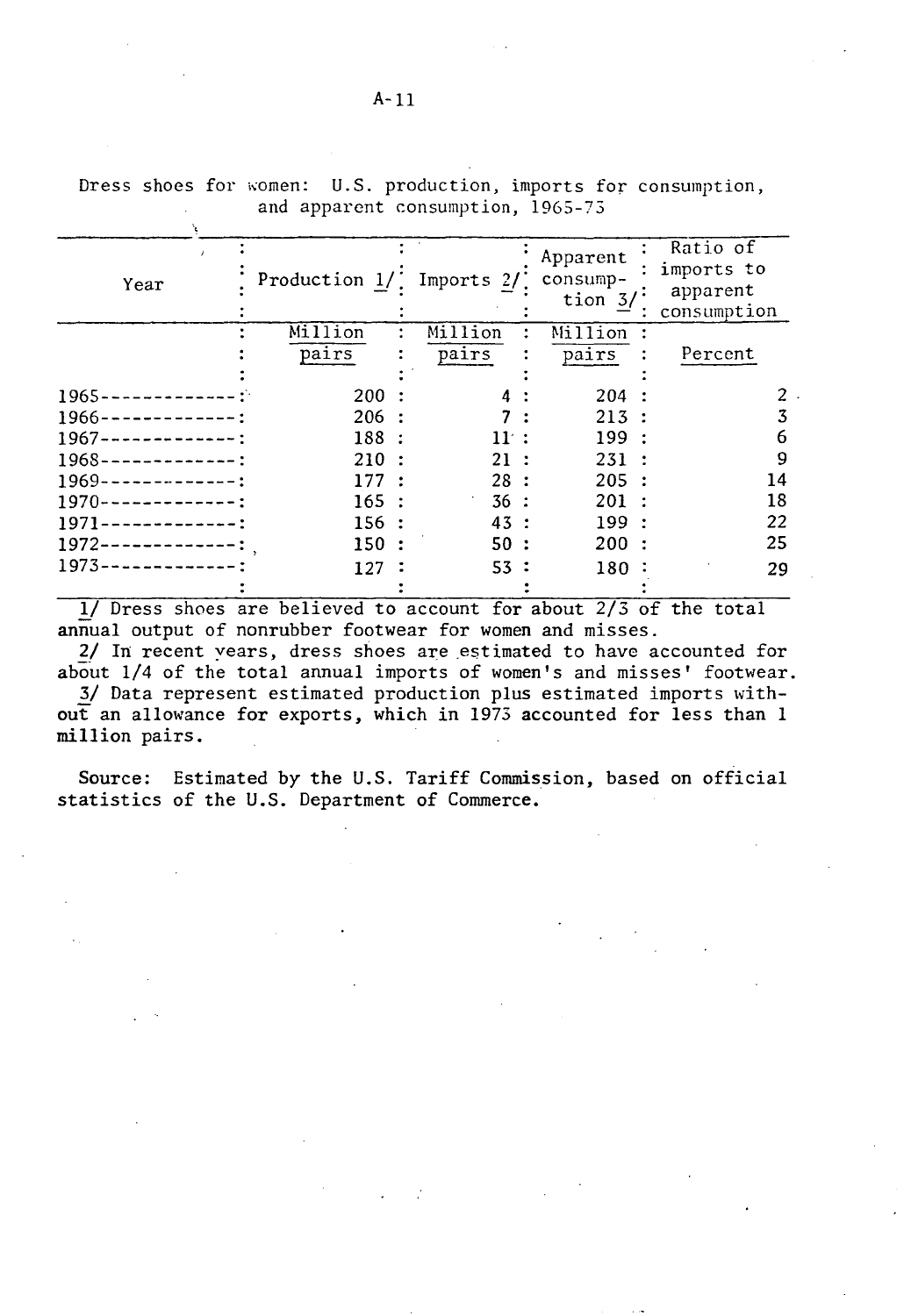Estimates of U.S. consumption, production, and imports of women's casual footwear are shown in the following table. The table indicates that during the last 9-year period while domestic production was on a downward trend and imports more than doubled, apparent consumption fluctuated from 180 million pairs in 1966 to 224 million pairs in both 1968 and 1970 and was 222 million in 1973. It is estimated that the import share of domestic consumption increased from 35 percent in 1965 to 72 percent in 1973.

Women's casual footwear: Estimated production, imports for consumption, and apparent consumption, 1965-73

| Year     | Production 1/. | Imports 2/            | Apparent<br>consump-<br>tion $3/$ | Ratio of<br>imports to<br>apparent<br>consumption |
|----------|----------------|-----------------------|-----------------------------------|---------------------------------------------------|
|          | Million        | Million               | Million                           |                                                   |
|          | pairs          | pairs                 | pairs                             | Percent                                           |
|          |                |                       |                                   |                                                   |
| 1965-    | 119            | 63:                   | 182:                              | 35                                                |
| $1966 -$ | 117 :          | 63:                   | 180                               | 35                                                |
| $1967 -$ | 102            | 85:<br>$\ddot{\cdot}$ | 187                               | 45                                                |
| 1968-    | 112            | 112:<br>$\cdot$       | 224                               | 50                                                |
| 1969-    | 94             | 111<br>$\ddot{ }$     | 205                               | 54                                                |
| $1970 -$ | 95             | 129:<br>٠             | 224                               | 58                                                |
| 1971-    | 81             | 137                   | 218:                              | 63                                                |
| 1972-    | 73 :           | 148 :                 | 221                               | 67                                                |
| 1973-    | 63             | 159:                  | 222                               | 72                                                |
|          |                |                       |                                   |                                                   |

 $1/$  Casual shoes are believed to account for about  $1/3$  of the total  $$ annual outnut of nonrubber footwear for women and misses.

2/ Casual shoes are estimated to have accounted for about  $3/4$  of the total annual imports of women's and misses' footwear in recent years.

3/ Data represent estimated production plus estimated imports without an allowance for exports, which in 1973 amounted to less than 1 million pairs.

Source: Estimated by the U.S. Tariff Commission from official statistics of the U.S. Department of Commerce.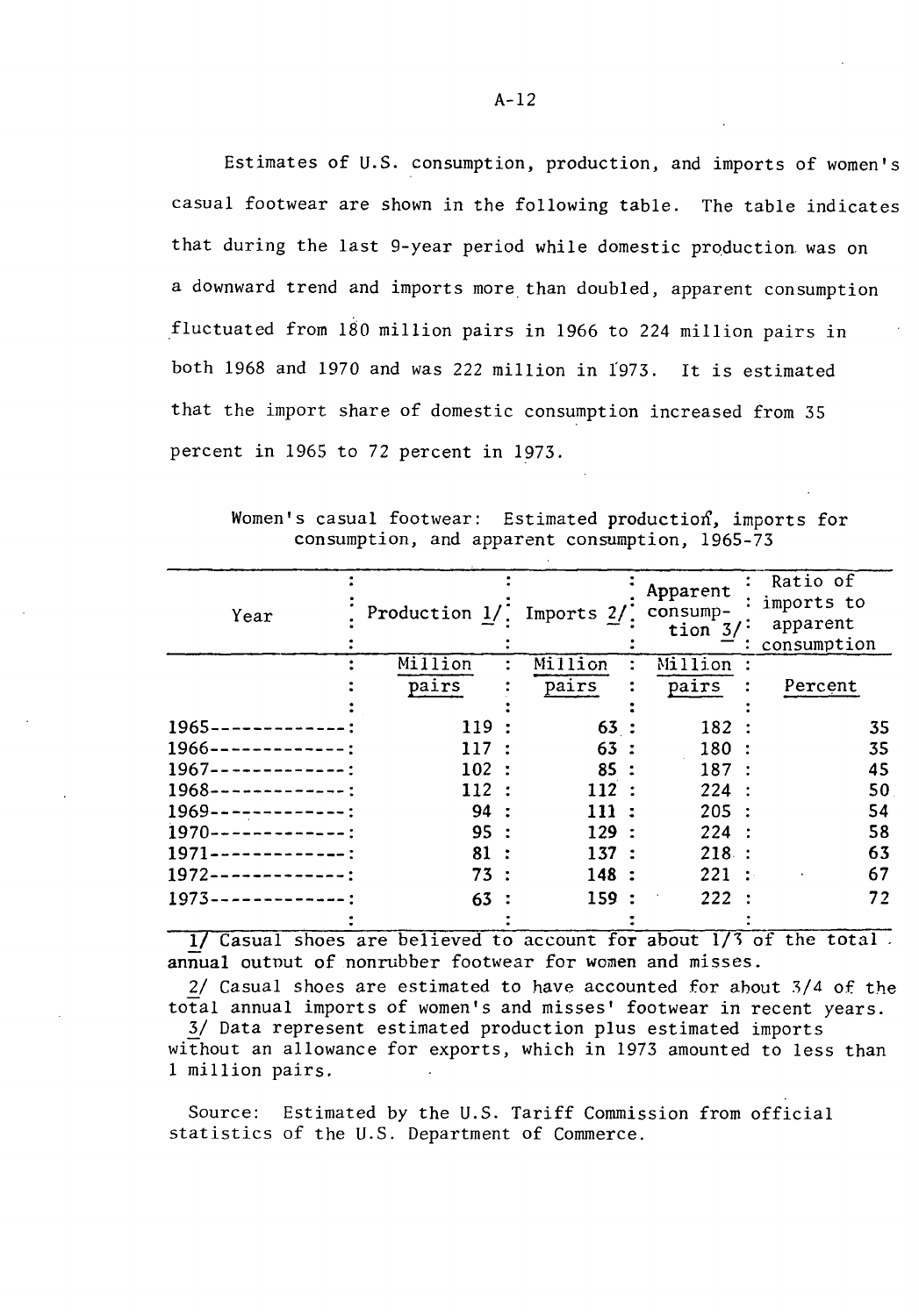## Prices

As indicated earlier in this report, the women's shoes produced. by Nina Footwear retailed from about \$18 to \$30 a pair (most retailed at about \$25 a pair). As shown in the table below, about 28 percent of domestic production of women's nonrubber footwear in 1972 was sold at wholesale at \$9 to \$16 a pair, or the equivalent of \$18 to \$32 at retail.

Women's nonrubber footwear: Percentage distribution of domestic production, by manufacturer's selling price, 1972 and 1968

| Manufacturer's selling price 1/ | 1972              | 1968  |
|---------------------------------|-------------------|-------|
|                                 |                   |       |
|                                 |                   |       |
|                                 | 0.9               |       |
|                                 | 5.6:              | 19.2  |
|                                 | 19.9:             |       |
|                                 | 16.1              |       |
|                                 | 11.0 :            |       |
|                                 | 4.5 :             | 48.7  |
|                                 | 7.4               |       |
|                                 | 6.6               |       |
|                                 | 13.3 :            |       |
|                                 |                   |       |
|                                 | 11.0:             | 29.3  |
|                                 | 2.0               |       |
|                                 | 1.2               |       |
|                                 | $.3$ :            |       |
|                                 | $\cdot$ 1 $\cdot$ | 2.8   |
|                                 |                   |       |
|                                 | 100.0             | 100.0 |
|                                 |                   |       |

1/ The retail selling price is generally twice the manufacturer's  $seTling$  price.

Source: Footwear.Production by Manufacturer's Selling Price, 1972, U.S. Bureau of the Census.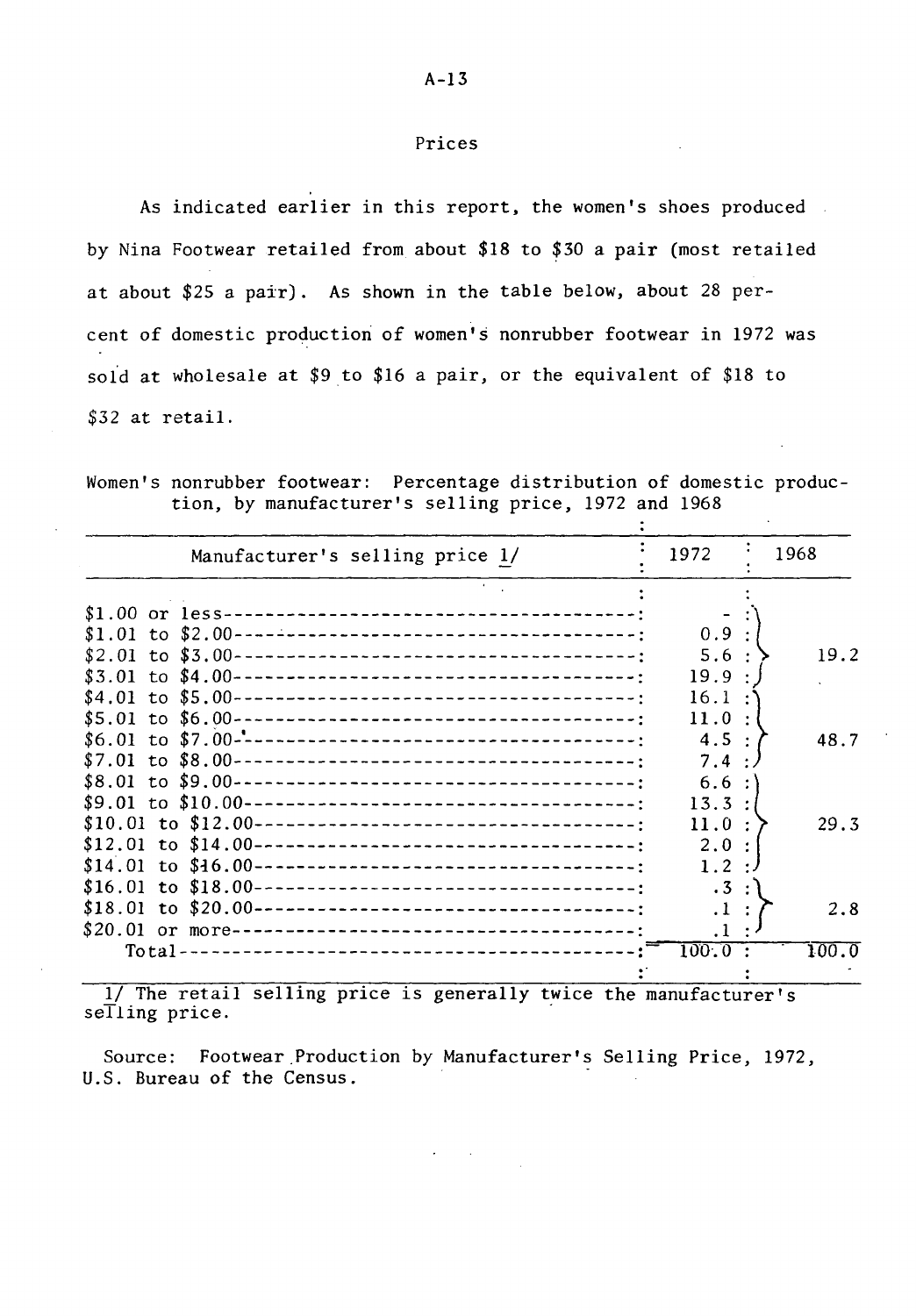Data with respect to the estimated retail price of the imported footwear are shown in the table below.

Women's nonrubber footwear: Percentage distribution of imported footwear, by estimated retail selling price, 1972

| Estimated retail selling price                        | 1972 |
|-------------------------------------------------------|------|
|                                                       | 33   |
|                                                       | 23   |
|                                                       | 13   |
| \$10.01 to \$16.00----------------------------------; |      |
|                                                       |      |
| \$22.01 to \$28.00----------------------------------  |      |
|                                                       |      |
|                                                       | ា ភក |

Source: Estimated by the U.S. Tariff Commission on the basis of imports entered under items 700.4310, 700.4340, 7UU.4540, and 700.5545 in 1972. Such imports accounted for about 82 percent of the total imports of footwear for women and misses in that year.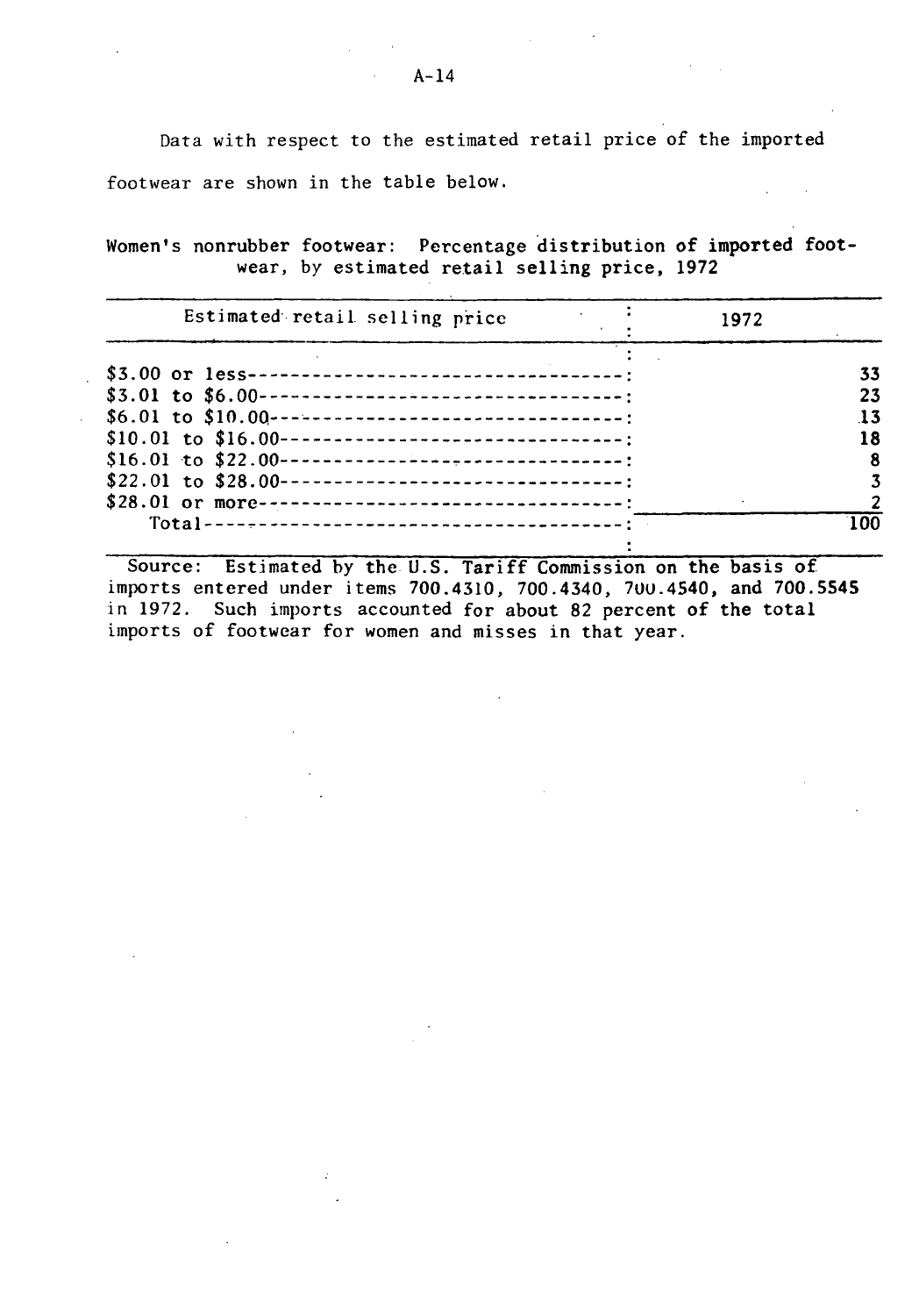#### U.S. and Foreign Wage Rates

The table on the following page shows the published average hourly earnings and the estimated compensation per hour received by shoe workers in six countries in 1964, 1970, and 1971. It should be noted, however, that there are several difficulties involved in comparing these data. First, the definition for "shoe industry" varies among nations; in only two countries--Italy and the United States--are shoes specifically broken out from more encompassing industry classifications. This definitional problem makes it difficult to isolate the "shoe industry" in each country. Second, as footnote 1 to the table indicates, published hourly earnings in the various nations differ in composition. Third, total compensation for workers includes varying factors in the six countries.

#### A-15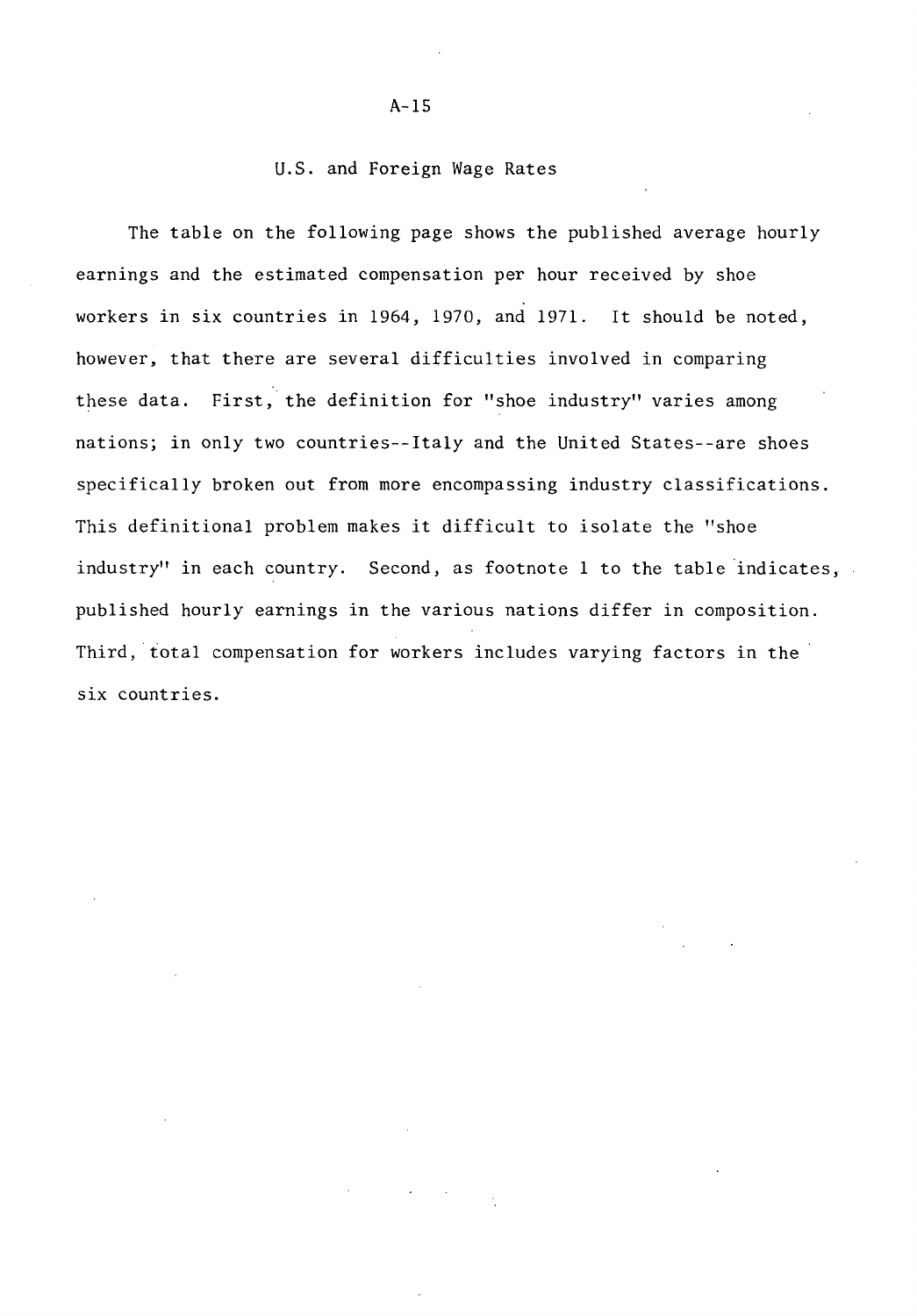Hourly earnings of production workers and estimated total compensation per hour worked by them in specified industries related to footwear in 6 countries, 1964, 1970, and 1971

| Country  | Industry                                                             |       | Published average<br>hourly earnings 1/ |         |         | Estimated compensation<br>per hour worked $2/$ |        |  |  |
|----------|----------------------------------------------------------------------|-------|-----------------------------------------|---------|---------|------------------------------------------------|--------|--|--|
|          |                                                                      | 1964  | 1970                                    | 1971    | 1964    | 1970                                           | 1971   |  |  |
|          | Brazil-----------: Clothing and shoes-----: $3/$ \$0.23 :4/ \$0.28 : |       |                                         | 5/      |         |                                                |        |  |  |
| Italy--- | ---------: Shoes 6/---------------: 42 :                             |       | .65:                                    | \$0.90: | \$0.71: | \$1.19:                                        | 31.67  |  |  |
|          | Japan------------: Leather products $7/---$ : .37 :                  |       | .78:                                    | 1.04:   | .41:    | .88:                                           | 1.18   |  |  |
| Spain--  | --------: Shoes, leather, and                                        |       |                                         |         |         |                                                |        |  |  |
|          | $clothing$ -------------;                                            | .23:  | .38:                                    | .46:    | 5/      | 8/ .57 :                                       | 8/0.68 |  |  |
|          | Taiwan-----------: Leather and leather                               |       |                                         |         |         |                                                |        |  |  |
|          | products $7/-------$ :                                               | .12:  | .18:                                    | 5/      | 9/14:   | 9/ .21 :                                       | 5/     |  |  |
|          | United States----: Footwear, excluding                               |       |                                         |         |         |                                                |        |  |  |
|          | rubber---------------                                                | 1.77: | 2.43:                                   | 2.53:   | 2.10:   | 2.96:                                          | 3.09   |  |  |
|          |                                                                      |       |                                         |         |         |                                                |        |  |  |

1/ Published earnings do not represent the same items of labor compensation in each country because of-differences in the treatment of various supplementary benefits. Earnings generally refer to gross cash payments to wage workers before deductions for taxes and social security, and include overtime pay, shift differentials, regular bonuses and premiums, and cost-of-living adjustments. Holiday, vacation, and sick leave pay, bonuses not paid regularly each pay period, and other supplementary benefits are included by some countries and excluded by others. The earnings data are per paid hour for some countries and per hour worked for other countries.

2/ Compensation refers to all payments made by employers directly to their workers before deductions of any kind, plus employer contributions to legally required insurance programs and private welfare plans for the benefit of employees. The figures on additional compensation per hour worked as a percent of published earnings are the best estimates currently available to the Bureau of Labor Statistics. The estimates are based primarily on labor cost or labor compensation surveys adjusted to the listed .years on the basis of other available data.

3/ Average for 1966.

 $4$ ) Average for 1969; monthly earnings of 211.60 cruzeiros converted to an hourly basis by assuming 19S hours of work per month.

5/ Not available.

6/ Approximately 15 percent of the workers in the Italian shoe industry are home workers who are paid at a lower wage rate than the factory workers in the industry.

7/ The shoes shipped from Japan and Taiwan to the United States are principally of plastics. Separate data are not available on the plastics footwear industries of these two countries. Approximately half of the workers in the Japanese plastics shoe industry are home workers who are paid at.a lower rate than the factory workers in that industry. Apparently none of the workers in the Taiwan plastics shoe industry are home workers.

8/ The compensation factor included in this figure is employer social security payments, which range from 40 to 50 percent of payroll.

9/ The published earnings data are computed per hour worked and· include overtime pay, regular premiums, and bonuses; family allowances; the market value of payments in kind; and wages paid to persons absent from work. Compensation figure also includes annual bonuses.

Source: Based on.data provided by U.S. Bureau of Labor Statistics, from the following: Brazil-- Yearbook of Labour Statistics 1971, International Labour Office, Geneva; Italy-Social Statistics (various issues), Statistical Office of the European Communities, Luxembourg and Brussels~ Japan-- Year Book of Labor Statistics (various issues), Ministry of Lator, Tokyo; Spain--Monthly Bulletin of Statistics (various issues) National Institute of Statistics, Madrid; and Taiwan--Report of Taiwan Labor Statistics 1971, Department of Construction, Provincial Government of Taiwan.

Note.--The exchange rate used to convert other currencies into U.S. dollars for 1971 is the rate that became effective in December 1971. Part of the large increase in wages for Italy and Japan in 1971 is attributable to use of the 1971 rate, which more accurately reflects trading conditions in 1971.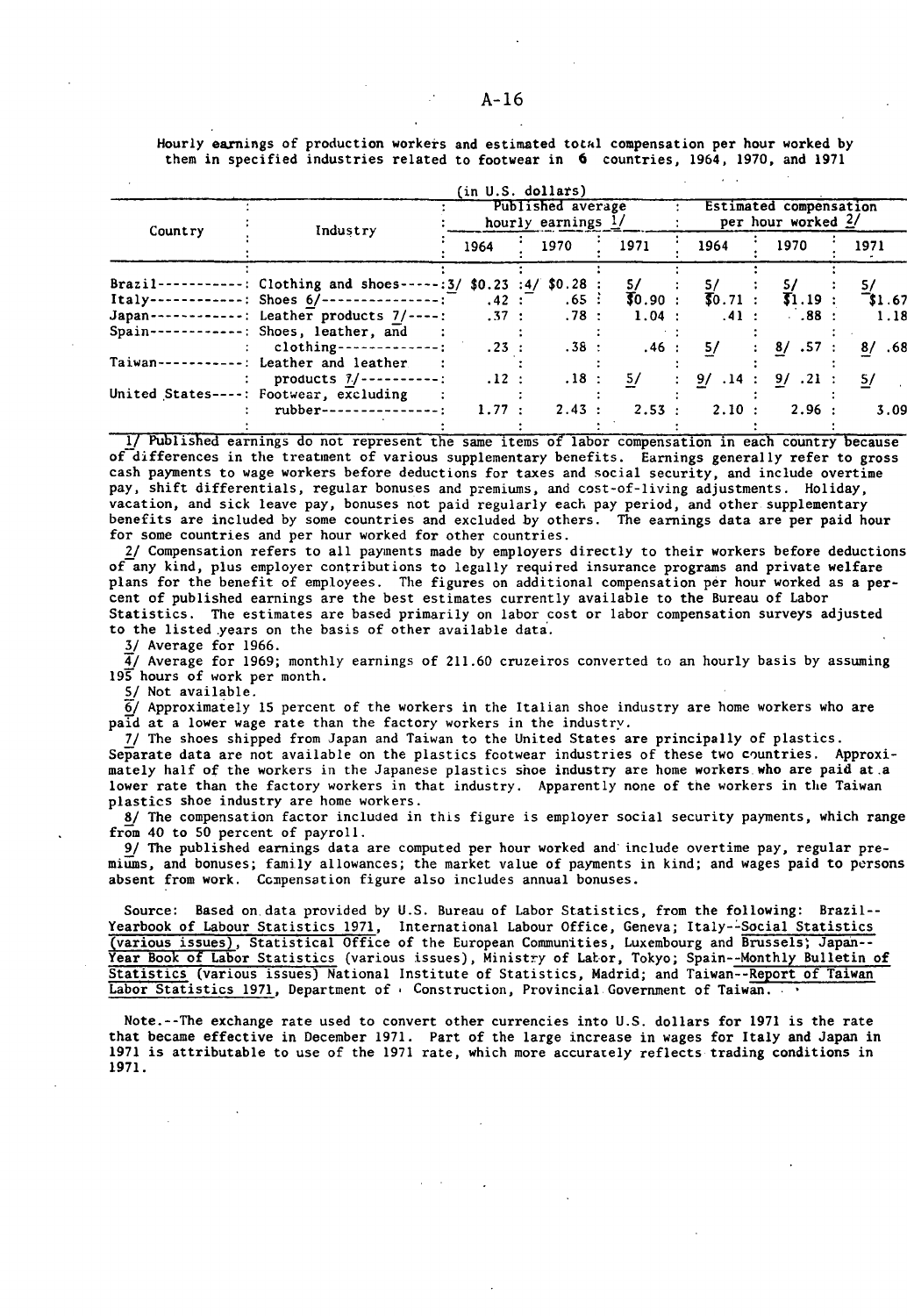Data Relating to Nina Footwear Co., Inc.

#### Corporate history, plant, and equipment

Nina Footwear Co., Inc., Long Island City, N.Y., which started in business in 1952, ceased all manufacturing operations in August 1973. The firm was organized by two brothers, Stanley and Murray Silverstein,

\* \* \*

Nina began production of women's dress and casual shoes in 1952 at a plant in Greenwich Village which occupied production facilities of about 85,000 square feet of space on two floors of a multistory, 60-yearold building. Soon thereafter, Nina began producing women's footwear in Long Island City, through a wholly owned subsidiary, Dolls and Guys, Inc. In 1968 the Greenwich Village plant was closed and all production facilities were consolidated in the second plant, which occupied about 56,000 square feet on one £loor of a four-story, SO-year-old building. Since Dolls and Guys ceased operating in August 1973, the plant has been serving as an office and warehousing facility for the firm, which currently imports all the shoes it sells.

Subsequent to closing its Manhattan plant, Nina started production of women's shoes early in 1969 at a plant in Puerto Rico, with a wholly owned subsidiary known as Yabucoa Shoe Corp. 1/ It occupied about

A-17

<sup>1/</sup> Yabucoa Shoe Corp. was the subject of a previous Commission investigation. In that case the Commission made a unanimously negative determination. See Women's, Misses', Men's, Youth's, and Boys' Footwear: Workers of . . . Yabucoa Shoe Corp. . .; Report to the President, worker Investigations Nos. TEA-W-104 through TEA-W-109 . . . , TC Publication 428, 1971.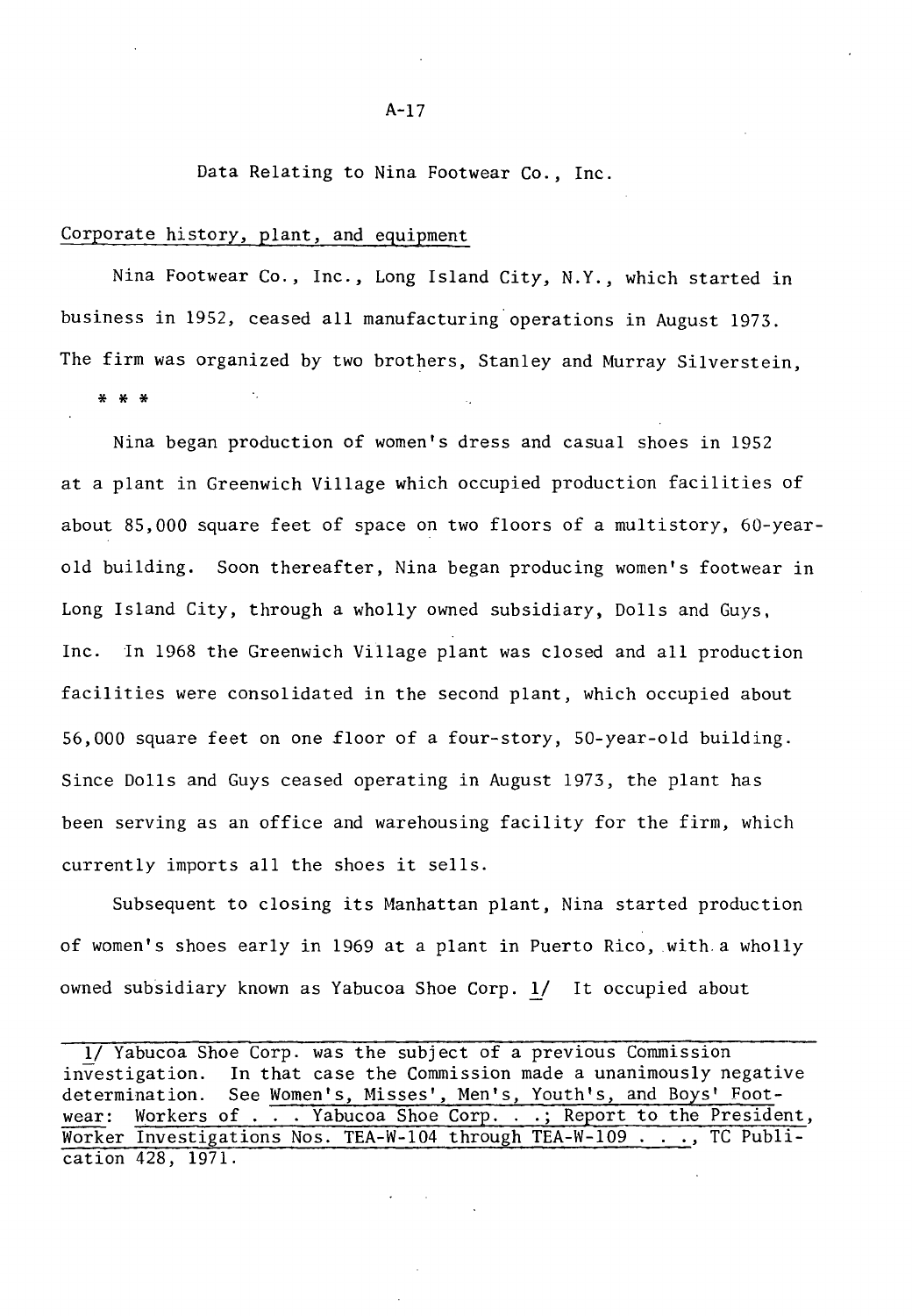$20,000$  square feet of space in a one-story building leased from the government of Puerto Rico. After 2-1/2 years of operation, this plant ceased production in July 1971.

In 1967, Nina Footwear established a wholly owned subsidiary, Nina Boutique International, to import women's footwear from Europe. In September 1972, Nina dissolved its Nina Boutique subsidiary and handled all importing directly.

According to Mr. Murray Silverstein, all the equipment used in the three factories could be described as modern. The company rented all the equipment for lasting and some of the stitching machinery; it owned the remainder of the shoemaking equipment. When Nina Footwear ceased production operations in August 1973, factory equipment owned by the company and originally valued at  $* * *$  was sold for  $* * *$  the leased machinery and equipment was returned.

#### Product and prices

The output of Nina Footwear consisted of women's dress and casual shoes that were made by the cement process and retailed at prices ranging from about \$18 to \$30 a pair with the bulk of the shoes retailing at about \$25 a pair. The product line varied from year to year, depending upon consumer demand. Pump designs with various types and heights of heels accounted for most of the production during the years 1952-69. During the period 1970 through August 1973, when all production ceased, casual shoes represented about up the remainder. \* \* \* of production, and dress shoes made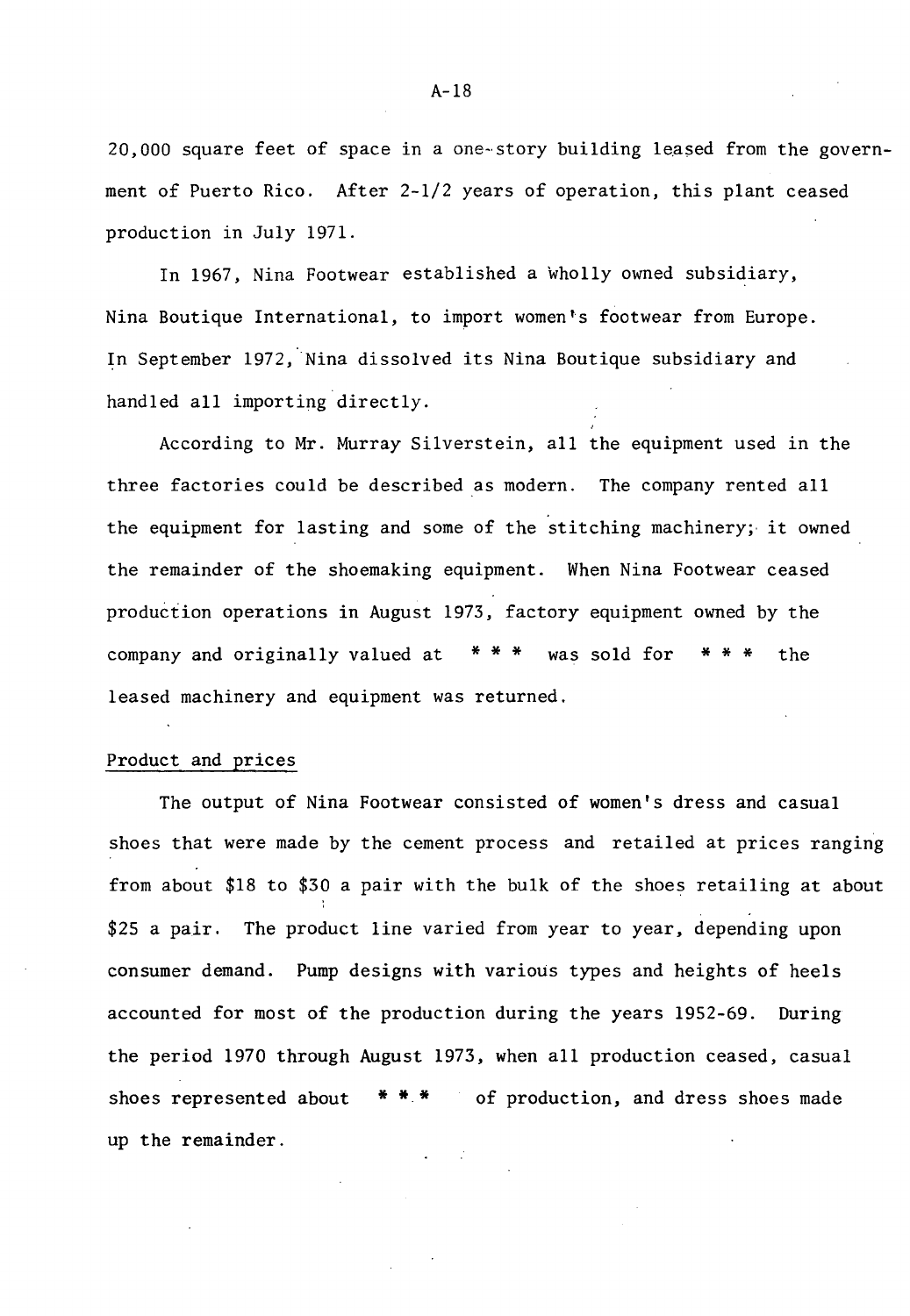The uppers of all of Nina's dress shoes were made of calf or kid leather. Casual shoes were manufactured with uppers of vinyl. The products of Nina Footwear were marketed under the brand names of "Nina" for the dress shoes and "Daybreakers" for the casual types.

\* \* \* \* \* \* \*

### Sales and distribution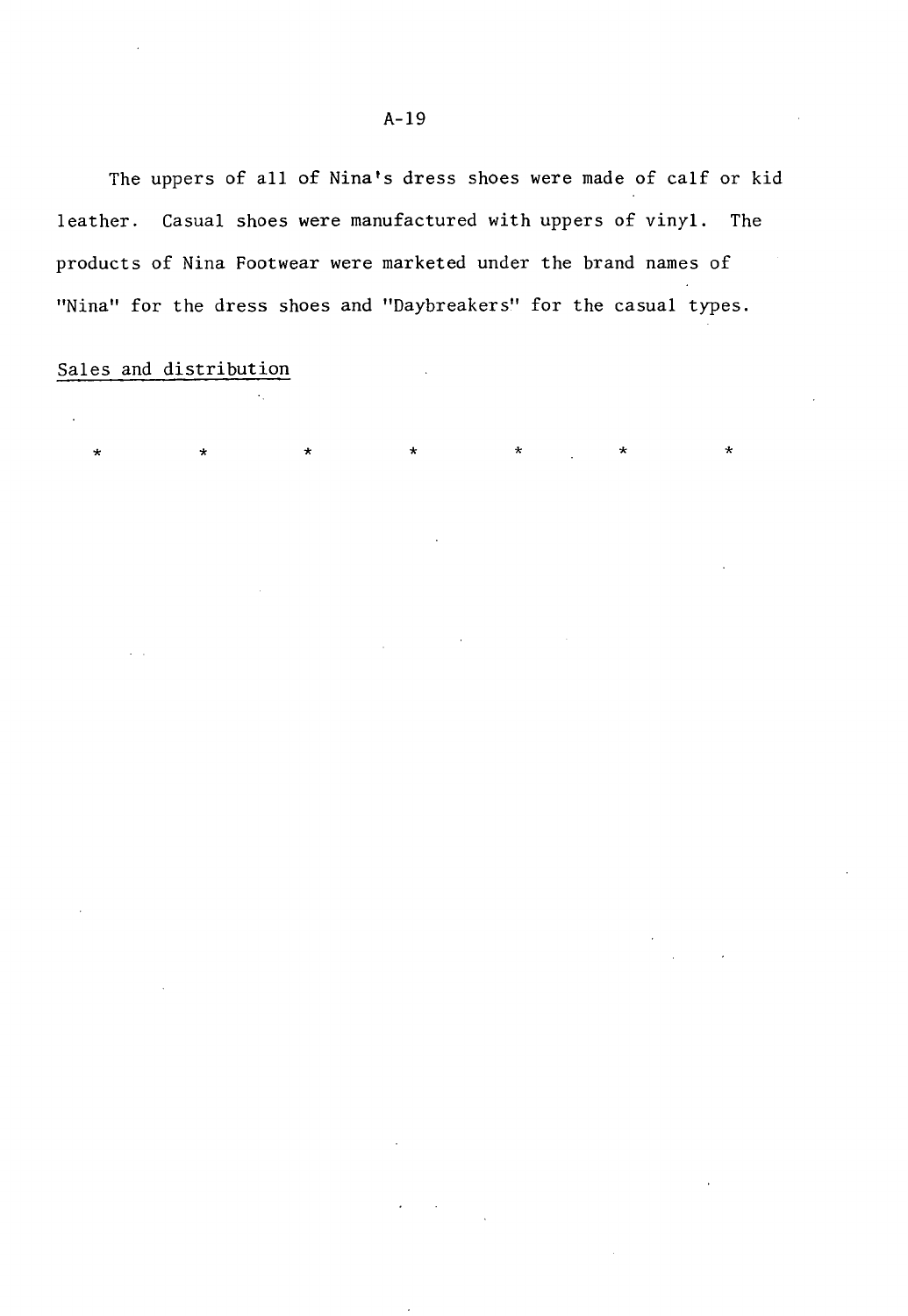$A-20$  and  $A-21$ 

÷

 $\bar{z}$ 

 $\ddot{\bullet}$ 

 $\star$ 

 $\star$ 

 $\star$ 

 $\hat{\mathcal{L}}$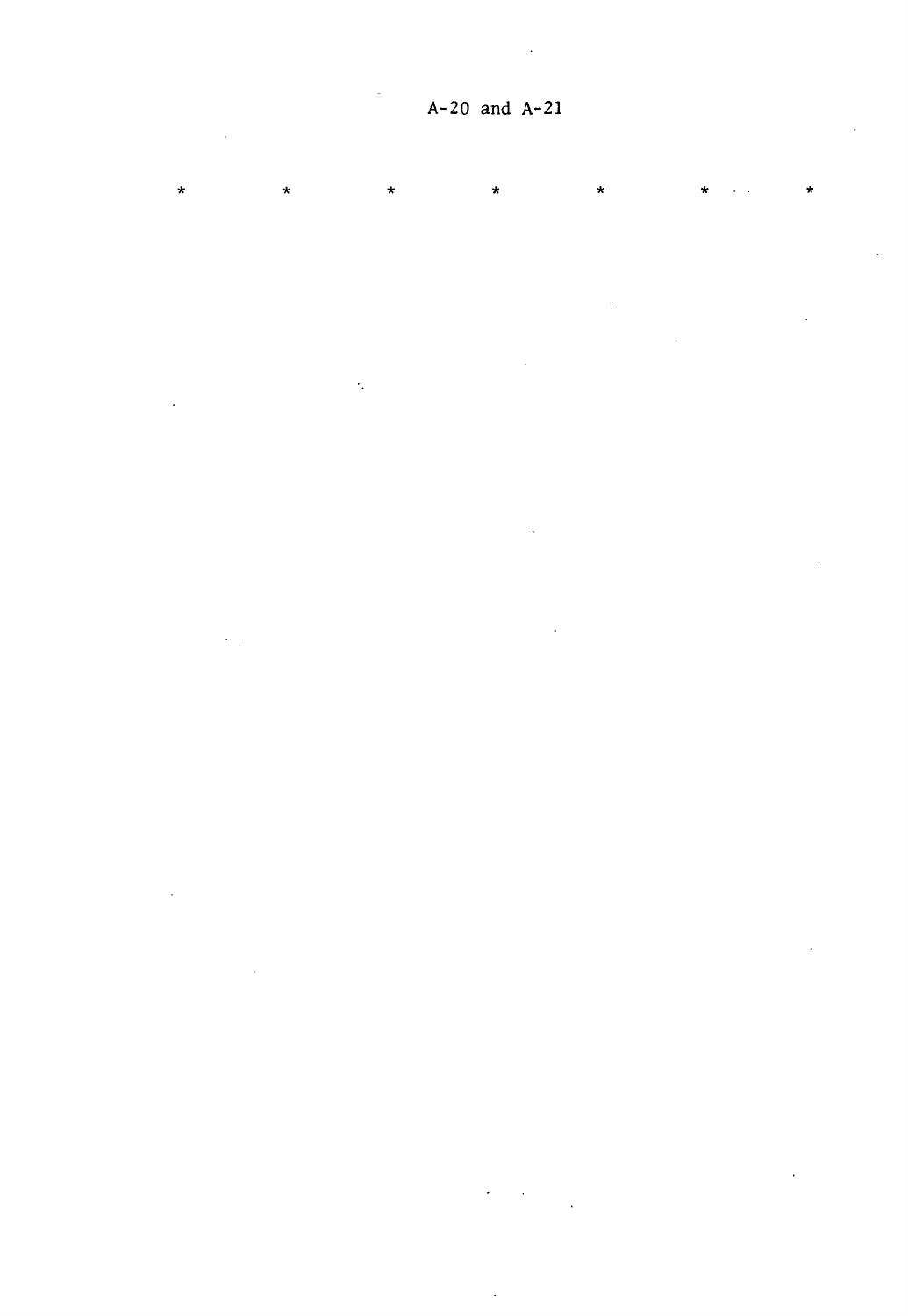$\star$ 

 $\star$ 

4

# Employment

 $\star$ 

 $\star$ 

÷

Ÿ.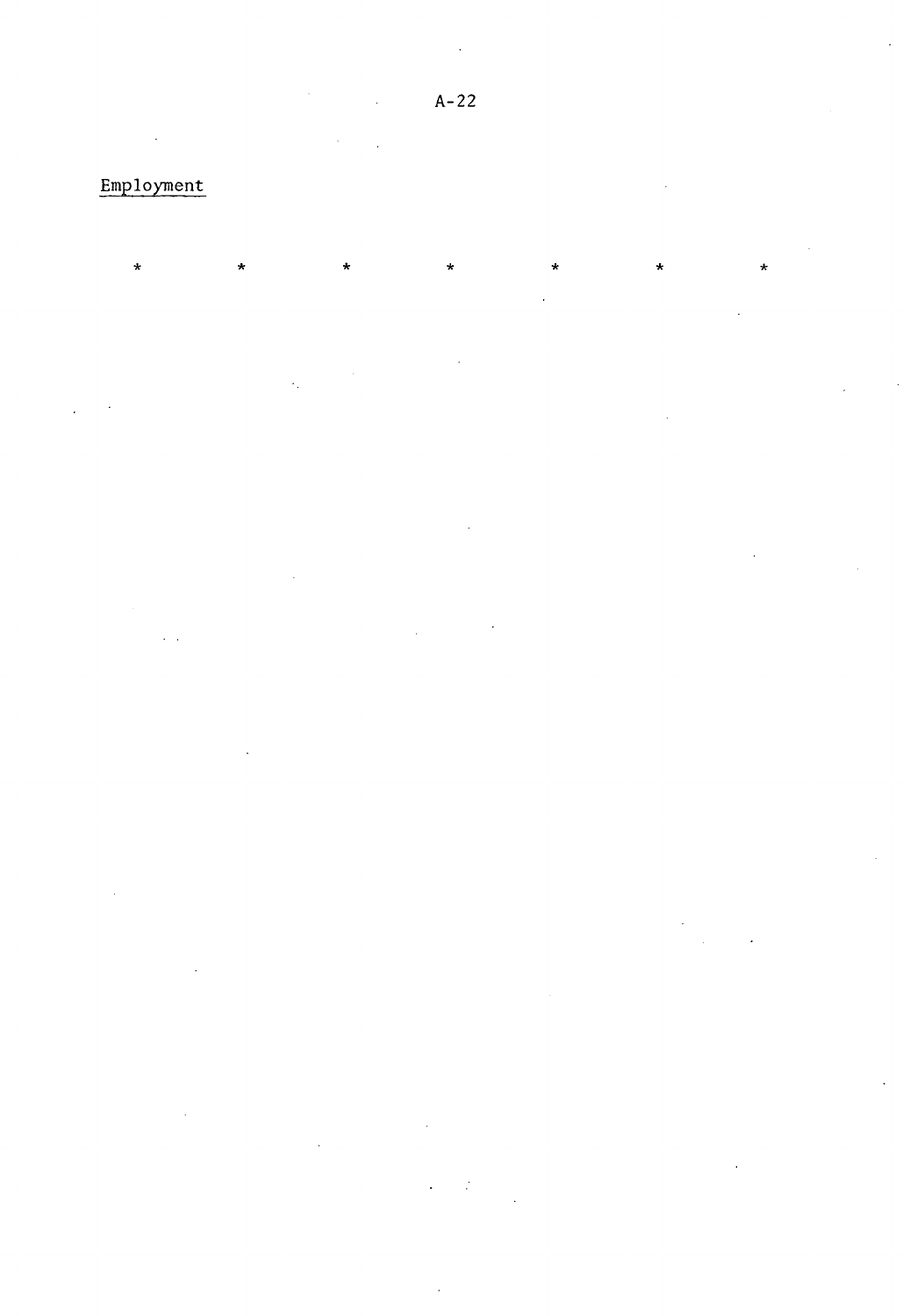Comments by a company official

 $\mathcal{A}$ 

 $\star$ 

 $\star$ 

 $\star$ 

 $\bar{\phantom{a}}$ 

 $\star$ 

Comments by customers

 $\bar{z}$ 

 $\sim$  $\overline{\phantom{a}}$ 

÷

 $\star$ 

 $\star$ 

 $\ddot{\textbf{r}}$ 

 $\star$ 

 $\star$ 

 $\ddot{\phantom{1}}$ 

 $\bar{\mathcal{A}}$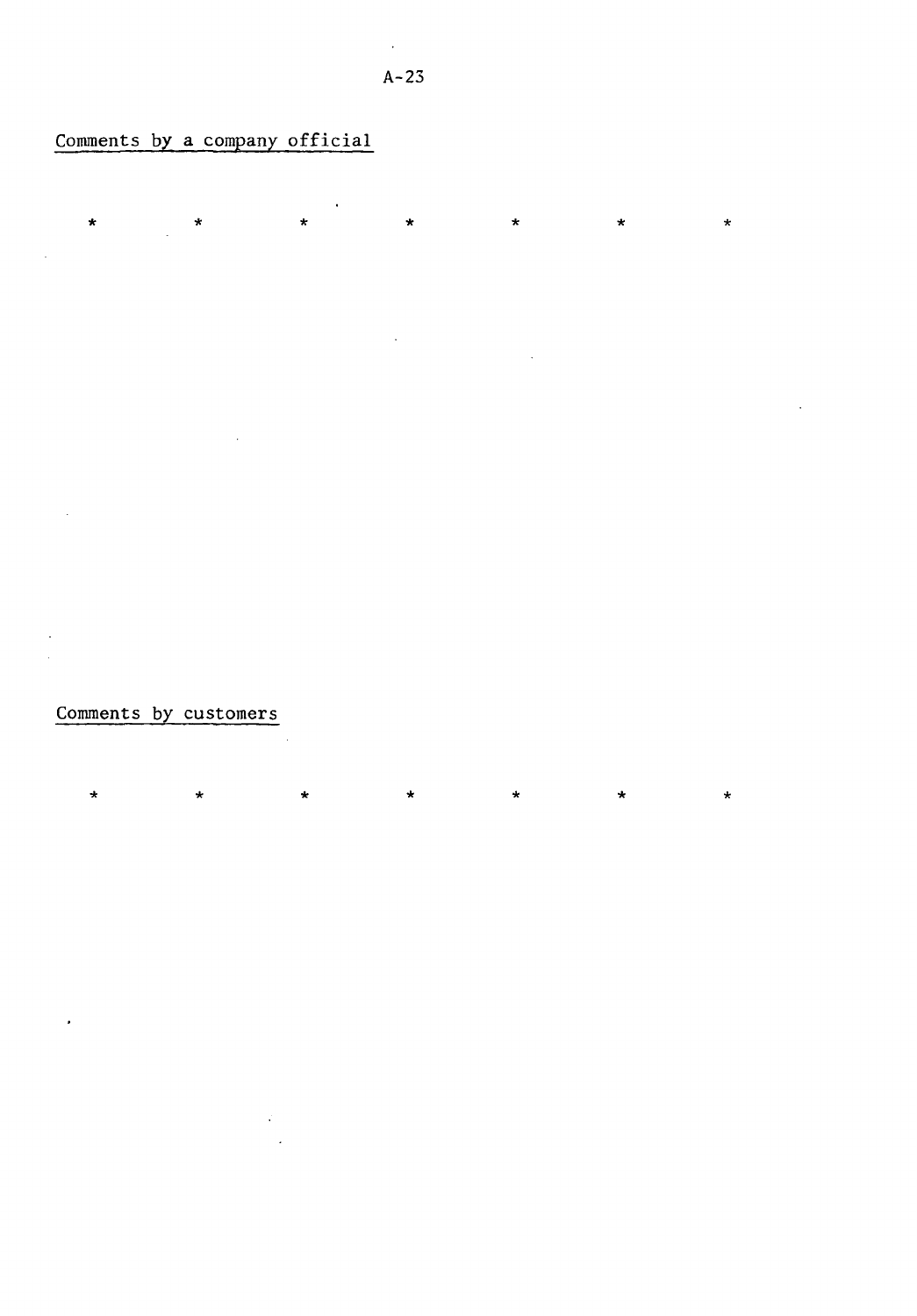$A-24$  and  $A-25$ 

 $\star$ 

 $\sim$ 

 $\star$ 

 $\star$ 

 $\star$ 

**Contract Contract State** 

 $\ddot{\phantom{a}}$ 

 $\mathbf{r}$ 

 $\sim$   $\sim$ 

 $\mathcal{A}$ 

 $\star$ 

 $\star$ 

 $\mathcal{L}^{\text{max}}_{\text{max}}$ 

 $\mathcal{L}^{\mathcal{L}}(\mathcal{L}^{\mathcal{L}})$  and  $\mathcal{L}^{\mathcal{L}}(\mathcal{L}^{\mathcal{L}})$  and  $\mathcal{L}^{\mathcal{L}}(\mathcal{L}^{\mathcal{L}})$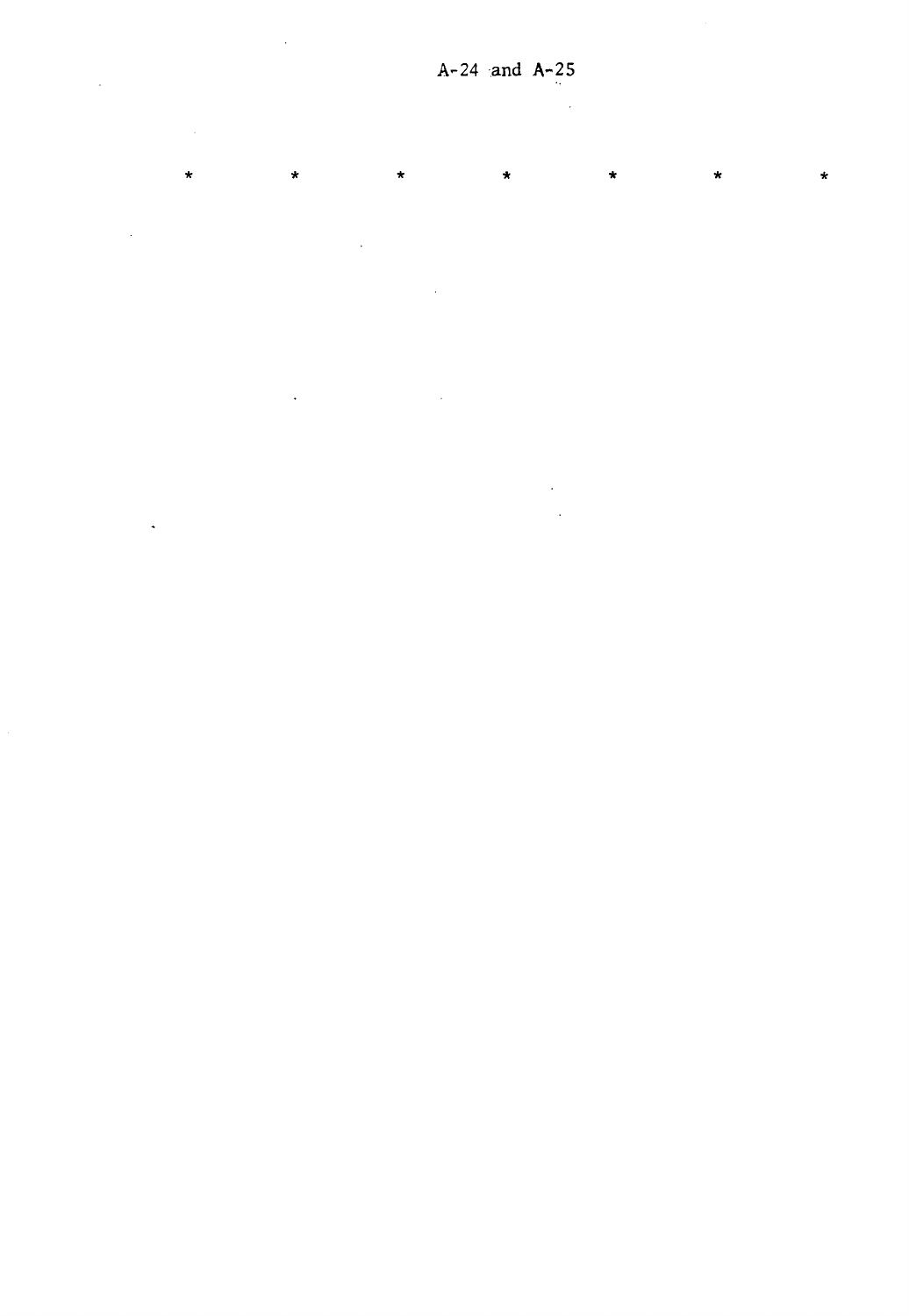$A - 26$ 

# Profit-and-loss experience

 $\hat{\mathbf{z}}$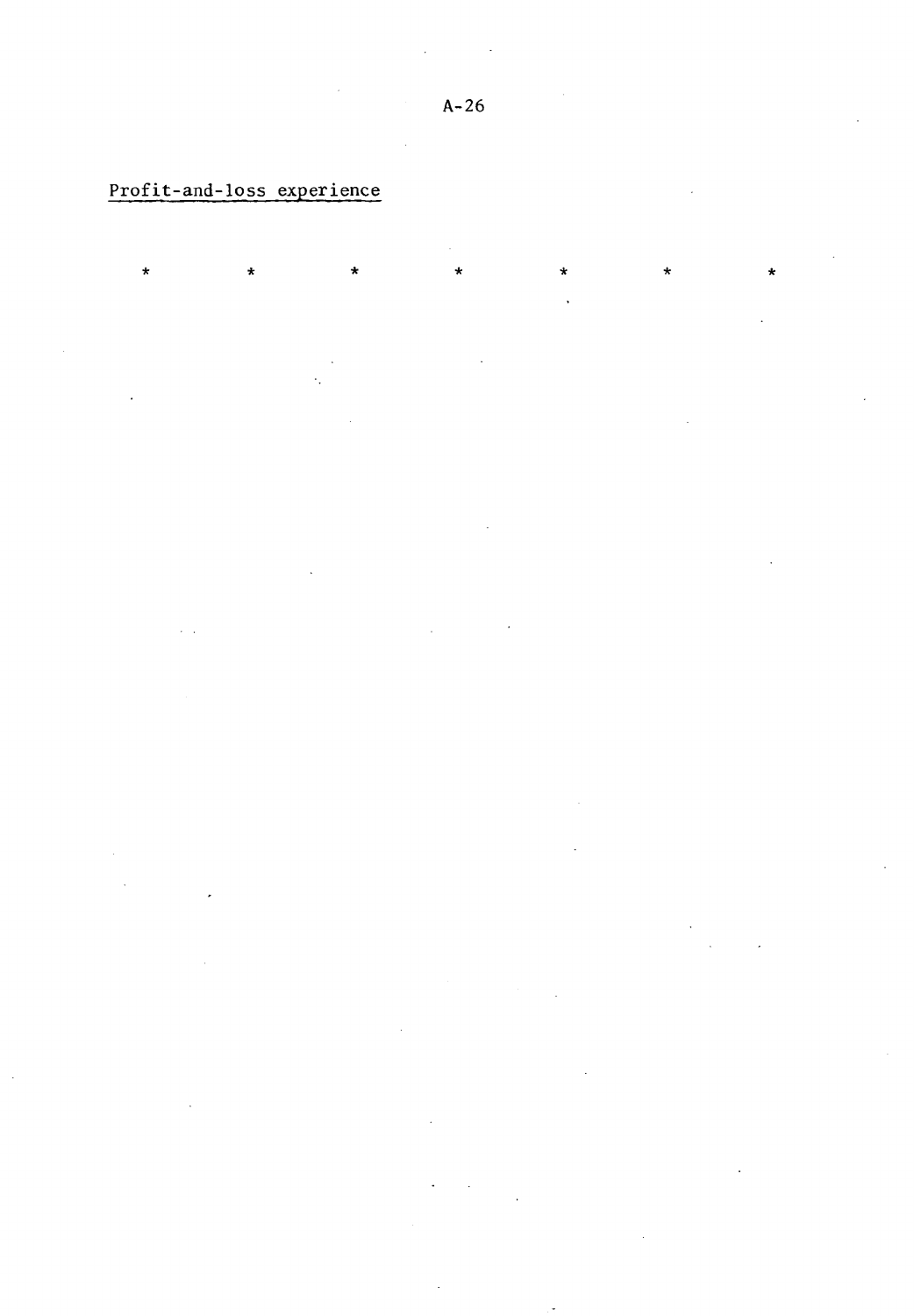$\star$  $\star$  $\star$  $\star$  $\star$ 

 $\frac{1}{2}$ 

 $\label{eq:2.1} \mathcal{L}_{\mathcal{A}}(\mathcal{L}_{\mathcal{A}}(\mathcal{L}_{\mathcal{A}})) = \mathcal{L}_{\mathcal{A}}(\mathcal{L}_{\mathcal{A}}(\mathcal{L}_{\mathcal{A}})) = \mathcal{L}_{\mathcal{A}}(\mathcal{L}_{\mathcal{A}}(\mathcal{L}_{\mathcal{A}})) = \mathcal{L}_{\mathcal{A}}(\mathcal{L}_{\mathcal{A}}(\mathcal{L}_{\mathcal{A}})) = \mathcal{L}_{\mathcal{A}}(\mathcal{L}_{\mathcal{A}}(\mathcal{L}_{\mathcal{A}})) = \mathcal{L}_{\mathcal{A}}(\mathcal{L}_{\mathcal$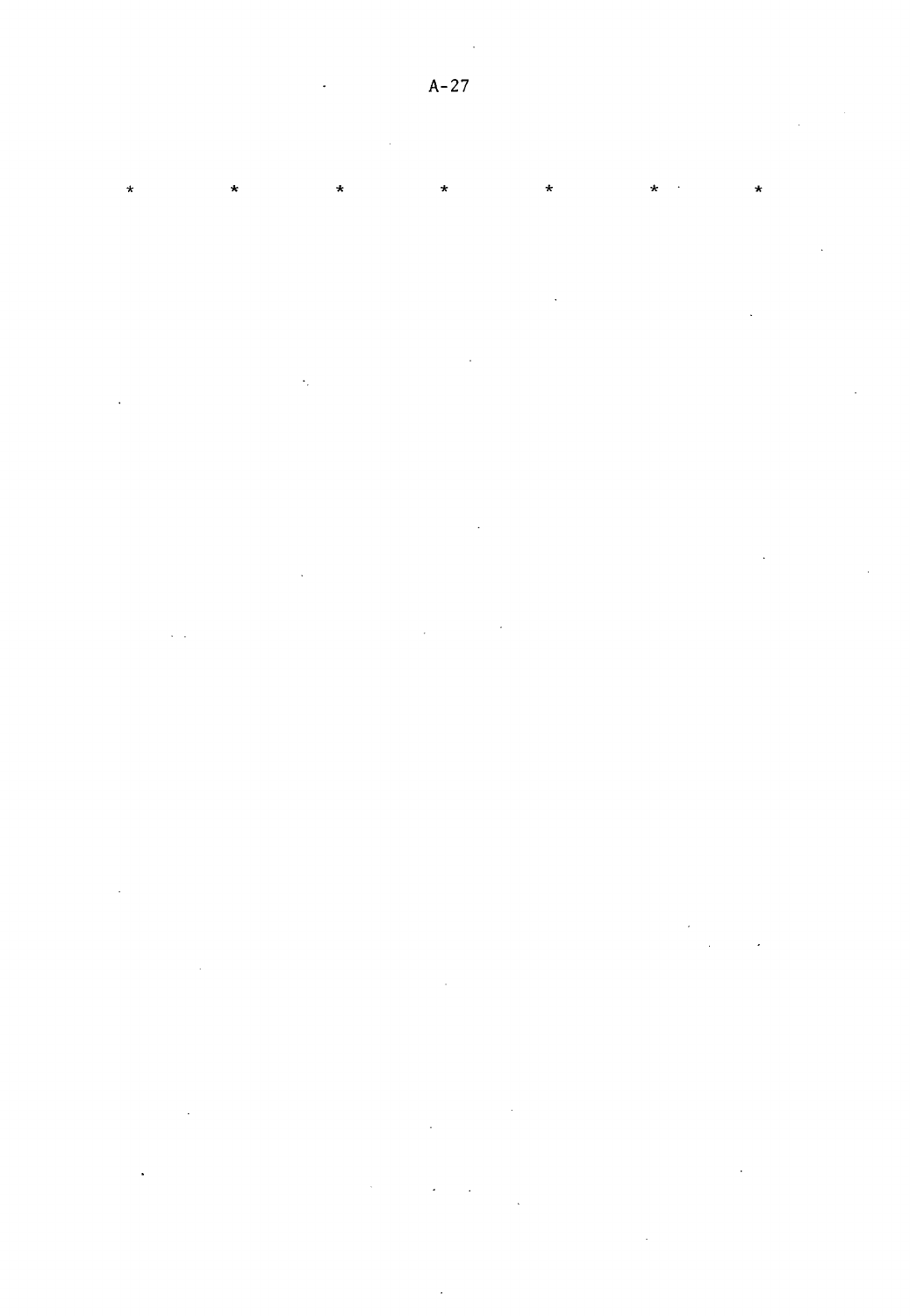# APPENDIX A

## STATISTICAL TABLES

 $\ddotsc$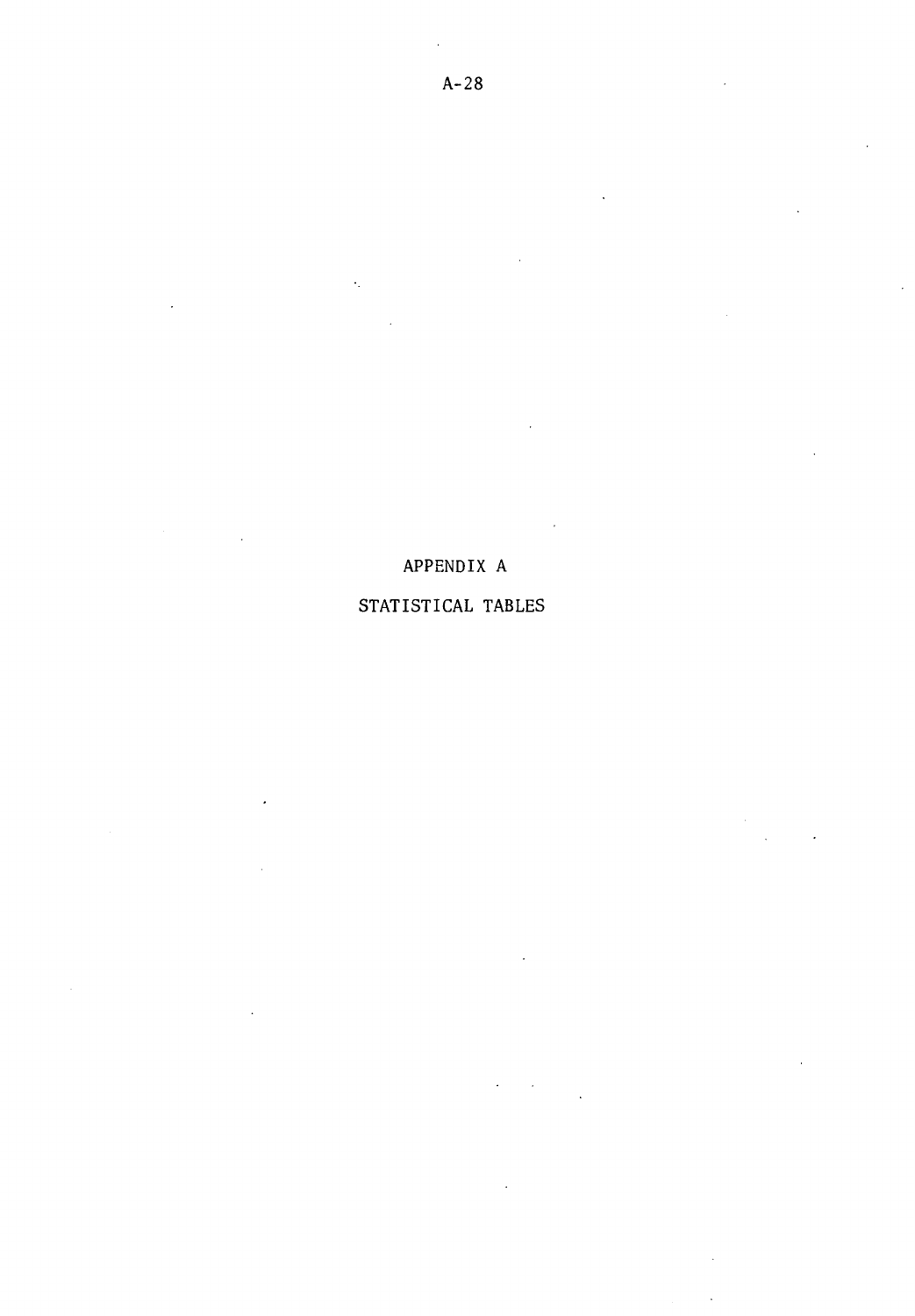ż Rate of duty  $\ddot{\mathbf{z}}$ TSUS  $\overline{\bullet}$  $\ddot{\phantom{a}}$  $\ddot{\cdot}$  $GATT$  concession  $2/$ item Abbreviated description  $\bullet$ July 1, No. <sup>1934</sup>*y*   $\ddot{\cdot}$ Rate : Effective date Percent Ŧ Percent  $\ddot{\cdot}$ ad val.  $\ddot{\bullet}$ ad val.  $\ddot{\cdot}$  $\cdot$ Leather footwear: 700. 20 Turn or turned----------------------:· 10 *JI*  5 May 30, 1950-Dec. 31, 1967.  $\ddot{\mathbf{z}}$ : Jan. 1, 1968-Dec. Jl, 1969.  $\ddot{\phantom{a}}$ 4 3 Jan. 1, 1970-Dec. 31, 1971.  $\bullet$ ÷ 2.5 Jan. 1, 1972. "Other" (including cement process): :  $\mathbf{r}$ 700.43 : Valued not over \$2.50 per pair----: 20 19 Jan. 1-Dec. 31, 1968.  $\ddot{\phantom{a}}$ 18 Jan. 1-Dec. 31, 1969.  $\ddot{\mathbf{r}}$  $\ddot{\phantom{a}}$ 17 Jan. 1-Dec. 31, 1970. 16 Jan. 1-Dec. 31, 1971.  $\overline{\mathbf{r}}$ 15 : Jan. 1, 1972. 700.45 : Valued over \$2.50 per pair--------: 20 18 Jan. 1-Dec. 31, 1968.  $\ddot{\phantom{a}}$ 16 Jan. 1-Dec. 31, 1969.  $\ddot{\phantom{a}}$ : Jan. 1-Dec. 31, 1970. 14  $\mathbf{r}$ ÷  $\bullet$ 12 Jan. 1-Dec. 31, 1971.  $\ddot{\phantom{a}}$ 10 Jan. 1, 1972.  $\mathbf{r}$  $\ddot{\cdot}$  $700.55$ : Footwear having uppers of supported : <u>5</u>/ 12.5 Aug. 31, 1963-Dec. 31, 1967. vinyl. . . . . . . . . . . . . . . . pally Jan. 1-Dec. 31, 1968. 11 20 <u>կ</u>/ . 10 Jan. 1-Dec. 31, 1969. 8.5 Jan. 1-Dec. 31, 1970. 7 Jan. 1-Dec. 31, 1971.  $\cdot$  $\ddot{\phantom{a}}$ 6 Jan. 1, 1972.  $\ddot{\phantom{a}}$ 

Table 1.--U.S. rates of duty applicable to women's and misses' footwear of the types provided for in specified TSUS items, July 1, 1934, and GATT concessions to Jan. 1, 1972

 $1/$  Except as noted, the rate on July 1, 1934, was the same as the original rate in the Tariff Act of 1930, effective June 18, 1930.

2/ For concessions granted in the Kennedy Round, effective Jan. 1, 1968, the table shows staged rates scheduled to become effective up to and including Jan. 1, 1972.

 $3/$  Effective Jan. 1, 1932, the statutory rate of 20 percent ad valorem was reduced to 10 percent ad valorem, pursuant to sec. 336 of the Tariff Act of 1930.

 $\mu$ / Supported vinyl was not used for shoe uppers until the late 19 $\mu$ 0's or early 1950's. When footwear with supported vinyl uppers was imported during the 1950's and early 1960's, it was generally dutiable, by virtue of the similitude provisions of par. 1559, at the rate provided for "similar" leather footwear in par. 1530(e). The column 2 rate for item 700.55 is 35 percent.

*2./* The trade-agreement rate established in the TSUS, effective Aug. 31, 1963, under authority of the Tariff Classification Act of 1962 (Public Law 87-456) to replace the wide range of rates previously applicable to the various types of footwear provided for in this TSUS item.

Note.--Pursuant to Presidential Proclamation No.  $\mu$ 07 $\mu$ , effective from Aug. 16 to Dec. 19, 1971, the rates of duty on most imported products were increased by the temporary imposition of an additional duty of 10 percent ad valorem or less, as provided for in new subpt. C to pt. 2 of the appen-<br>dix to the TSUS.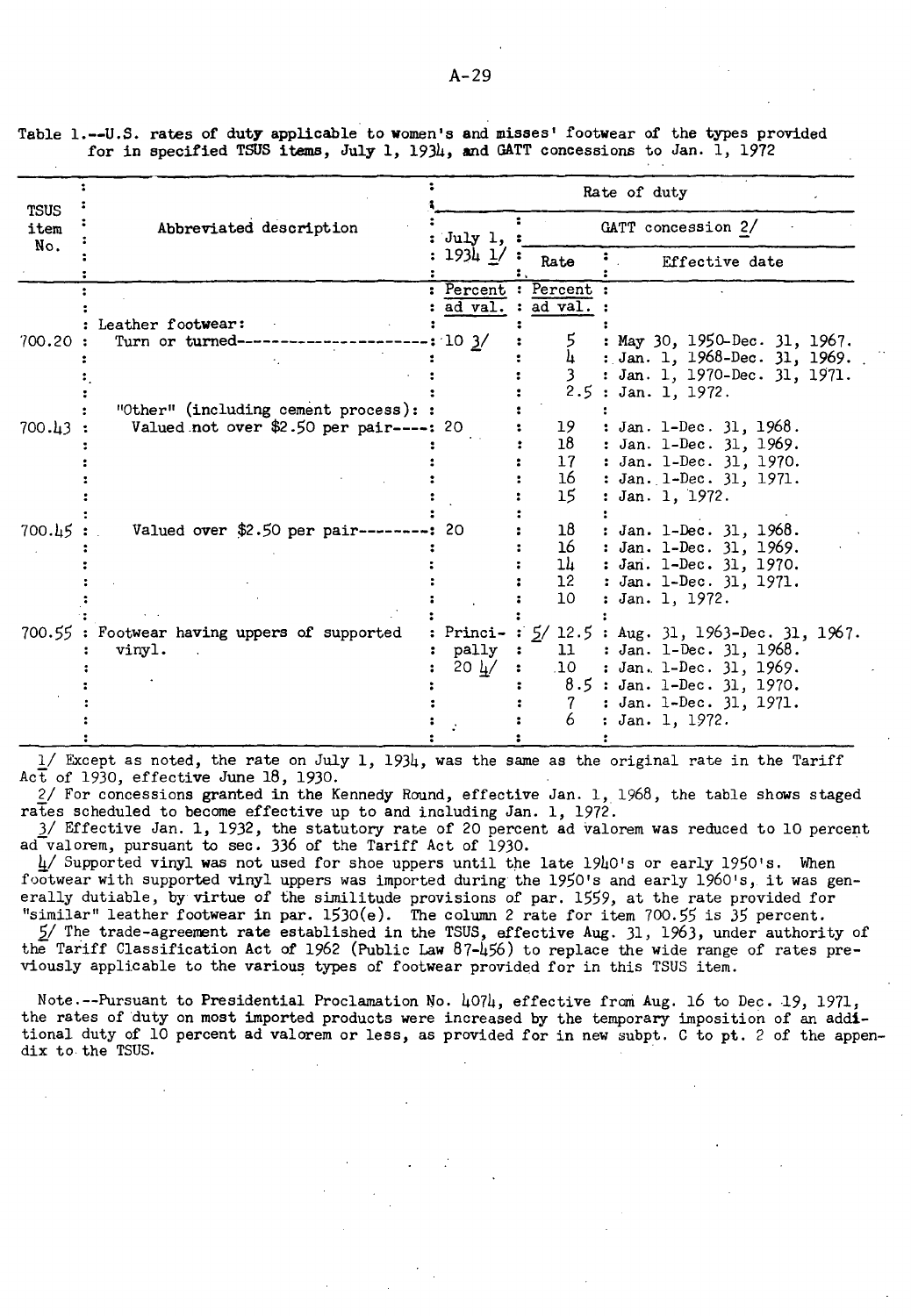Table 2.--Leather footwear for women and misses, made principally by the cement process (items 700.43 and 700.45): U.S. rates of duty and imports for consumption, 1939; 1946, and 1955-73

|                                        | Rate of duty $1/$ . | Quantity        |         |              |         |
|----------------------------------------|---------------------|-----------------|---------|--------------|---------|
| Year                                   | 700.43              | 700.45          | 700.43  |              | 700.45  |
|                                        | Percent             | Percent         | Million |              | Million |
|                                        | ad valorem          | : ad valorem    | pairs   |              | pairs.  |
| $1939------------$                     | 20                  |                 |         | 2            |         |
| 1946-------------------                | 20                  |                 |         | L            |         |
| 1955--------------------               | 20                  |                 |         |              |         |
| 1956--------------------               | 20                  |                 |         |              |         |
|                                        | 20                  | $\mathbf{r}$    |         |              |         |
| 1958--------------------               | 20                  |                 |         | q            |         |
| 1959--------------------               | 20                  |                 |         |              |         |
| 1960--------------------               | 20                  |                 |         |              |         |
| 1961--------------------:              | 20                  |                 |         | 9            |         |
| 1962--------------------:              | 20                  |                 |         | 12           |         |
| $1963$ -------------------:            | 20                  |                 |         | 17           |         |
| 1964--------------------               | 20                  |                 |         | 19           |         |
| $1965 - - - - - - - - - - - - - -$     | 20                  |                 |         | 21           |         |
| 1966--------------------;              | 20                  |                 |         | 28           |         |
| $1967 - - - - - - - - - - - - - - - -$ | 20                  |                 |         | 38           |         |
| 1968---------------------              | 19:                 | 18              |         | 34:          | 20      |
| 1969--------------------               | 18:                 | 16              |         | 29:          | 27      |
| $1970 - - - - - - - - - - - - - -$     | 17:                 | 14:             |         | 37:          | 35      |
| $1971 - - - - - - - - - - - - - - - -$ | 16:                 | 12:             |         | 33:          | 44      |
| 1972------------------                 | 15:                 | 10:             |         | $\cdot$ 25 : | 61      |
| 1973 2/                                | 15                  | 10 <sub>1</sub> |         | 17           | 69      |
|                                        |                     |                 |         |              |         |

 $1/$  Statutory rate under par.  $1530(e)$  for 1939 and 1946 through Aug. 30, 1963, and under TSUS item 700.40 for Aug. 31, 1963, through 1967. Effective Jan. 1, 1968, new items 700.41 (sandals of buffalo leather), 700.43, and 700.45 replaced item 700.40.

*3J* U.S. imports of sandals under item 700.41 amounted to about 2 million pair: in this year.

Source: Compiled from official statistics of the U.S. Department of Commerce and partly estimated.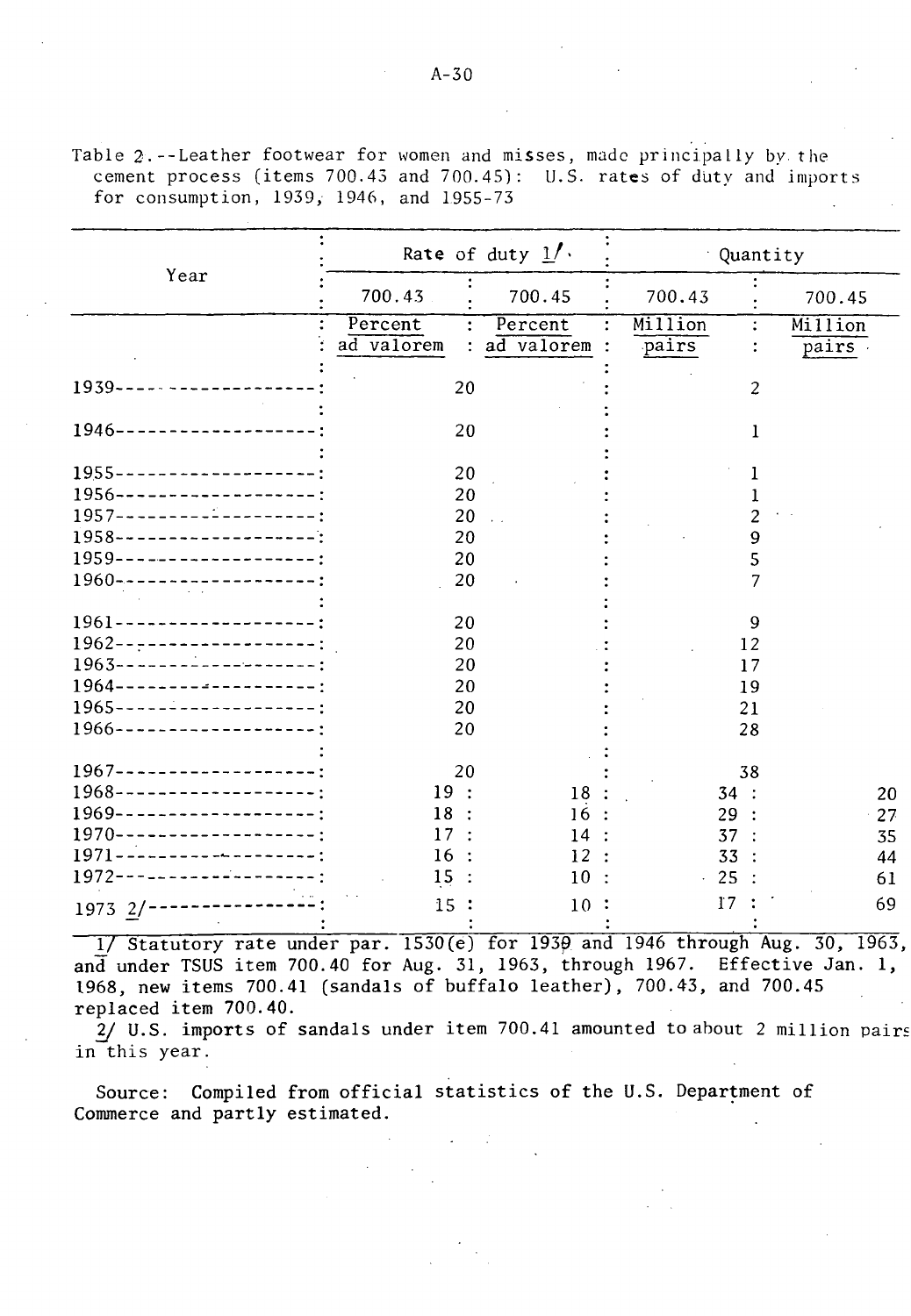Table 3 ,--Footwear having supported-vinyl uppers for women and misses (item 700.5545): U.S. rates of duty and imports for· consumption, 1934, and 1964-73

| Year                               | Rate<br>of duty       | Quantity       |         | Value            | Unit<br>value   |
|------------------------------------|-----------------------|----------------|---------|------------------|-----------------|
|                                    | Percent<br>ad valorem | 1,000<br>pairs |         | 1,000<br>dollars | Per<br>pair     |
|                                    |                       |                |         |                  |                 |
| $1934 -$                           | 1/                    | 2/             |         | $\frac{2}{\pi}$  | $\frac{2}{\pi}$ |
| $1964$ -----------------;          | $3/12.5$ :            | 27,574:        |         | 12,429:          | \$0.45          |
| $1965$ -----------------:          | $12.5$ :              | 29,579:        |         | $13,564$ :       | .46             |
| $1966$ -----------------:          | $12.5$ :              | 33,239:        |         | $17,024$ :       | . 51            |
| $1967--$<br>---------------        | 12.5:                 | 49,767 :       |         | 27,704 :         | .56             |
| $1968$ ---------------             | 11:                   | 68,579 :       |         | 46,603:          | .68             |
| $1969$ ---------------             | 10:                   | 70,777:        |         | 55,820:          | .79             |
| $1970 - - - - - - - - - - - - -$   | $8:5$ :               | 77,288:        |         | 73,757 :         | .95             |
| $1971--$                           | 7 :                   | 86,942:        |         | 104, 196:        | 1.20            |
| $1972 - - - - - - - - - - - -$     | 6 :                   | $89,776$ :     |         | 104,907 :        | 1.22            |
| $1973 - - - - - - - - - - - - - -$ | 6.                    | 96,942         | $\cdot$ | 136,036 :        | 1.40            |
|                                    |                       |                |         |                  |                 |

1/ During the period before the TSUS became effective, footwear with supported-vinyl uppers (with soles other than india rubber) was generally dutiable by virtue of the similitude provisions of par. 1559 of the Tariff Act of 1930, at a rate provided for similar leather footwear in par. 1530(e), principally 20 percent ad valorem. The column 2 rate for item 700.55 is 35 percent.

2/ Not available.

}/ Rate established in the *TSUS,* effective Aug. 31, 1963.

Source: Compiled from official statistics of the U.S. Department of Commerce (data for 1964 and 1965 are partly estimated).

Note.--Data are not available on U.S. imports of footwear with supported vinyl uppers for the years prior to 1964. Such imports were probably negligible in the mid-1950's.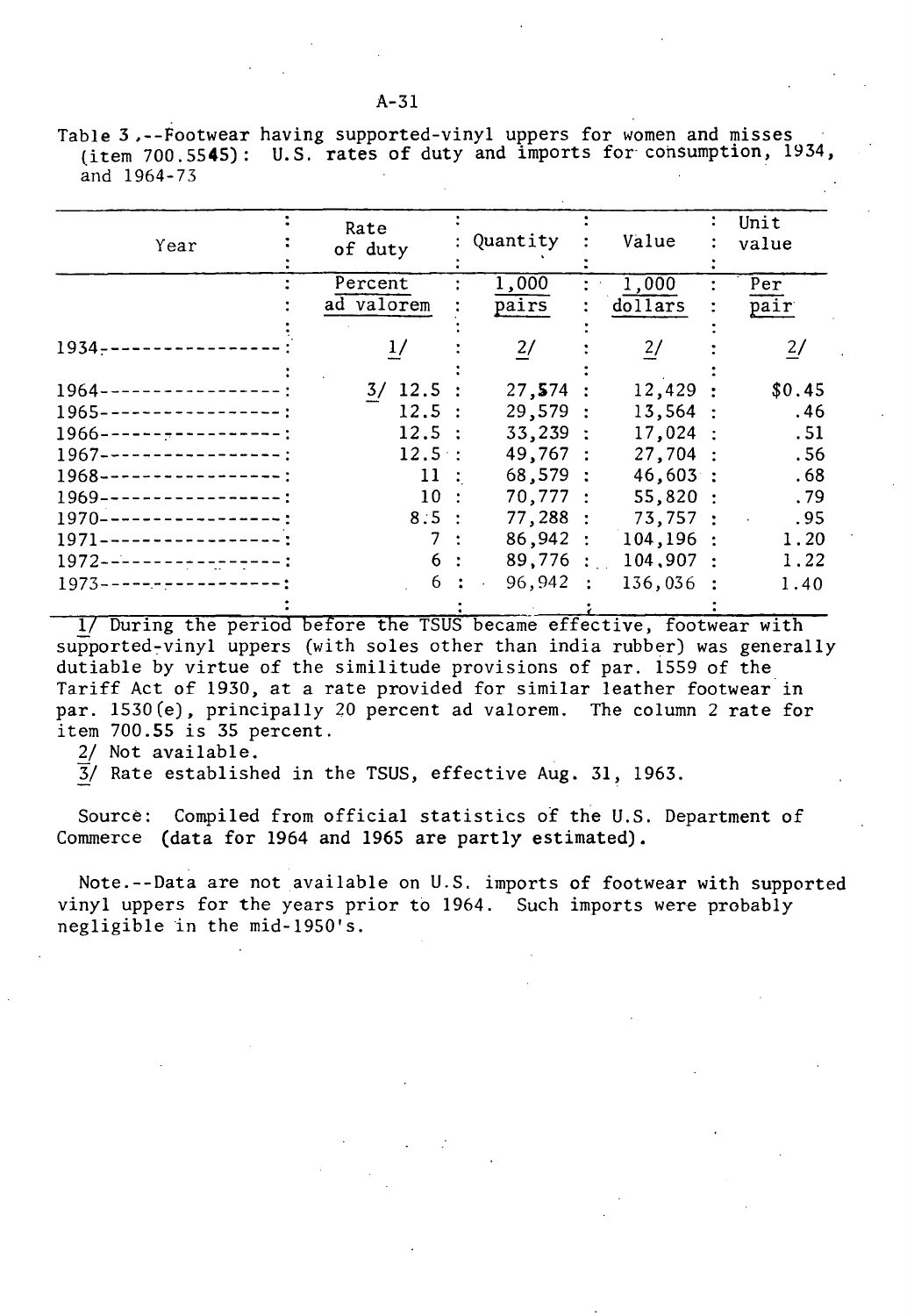| TSUSA<br>item | Description                                                          | 1968                                                   | 1969       | 1970     | 1971        | 1972                                                                                                   | 1973         |
|---------------|----------------------------------------------------------------------|--------------------------------------------------------|------------|----------|-------------|--------------------------------------------------------------------------------------------------------|--------------|
| No.           |                                                                      | Quantity (1,000 pairs)                                 |            |          |             |                                                                                                        |              |
|               |                                                                      |                                                        |            |          |             |                                                                                                        |              |
|               | Footwear of leather:<br>Valued not over \$2.50                       |                                                        |            |          |             |                                                                                                        |              |
|               | per pair:<br>Casual footwear:                                        |                                                        |            |          |             |                                                                                                        |              |
| 700.4310      | For $women---$                                                       | 19,024                                                 | 12,015:    | 11,905   | 8,298       | 4,189                                                                                                  | 2,339        |
| 700.4340      | Cement footwear:<br>For women---------:                              | 11,891                                                 | 13,532 :   | 21,159:  | $20,008$ :  | 17,685 :                                                                                               | 11,679       |
|               | Valued over \$2.50 per<br>pair:                                      |                                                        |            |          |             |                                                                                                        |              |
|               | Casual footwear:                                                     |                                                        |            |          |             |                                                                                                        |              |
| 700.4510      | For women---------                                                   | 1,428                                                  | 1,922      | 2,489:   | 3,554:      | 6,348                                                                                                  | 6,651        |
|               | Cement footwear:                                                     |                                                        |            |          |             |                                                                                                        |              |
| 700.4540      | For women----------:                                                 | 16,884                                                 | 22,734:    | 28,471:  | 37,563 :    | 51,250:                                                                                                | 56,991       |
| 700.5545      | Supported-vinyl uppers:                                              |                                                        |            |          |             |                                                                                                        |              |
|               | For women and misses ---:<br>Tota1-------                            | 68,579 :                                               | 70,777:    | 77,288:  | 86,942 :    | 89,776 :                                                                                               | 96,942       |
|               |                                                                      | $117,806: 120,980: 141,312: 156,365: 169,248: 174,602$ |            |          |             |                                                                                                        |              |
|               |                                                                      | Value (1,000 dollars)                                  |            |          |             |                                                                                                        |              |
|               | Footwear of leather:                                                 |                                                        |            |          |             |                                                                                                        |              |
|               | Valued not over \$2.50                                               |                                                        |            |          |             |                                                                                                        |              |
|               | per pair:                                                            |                                                        |            |          |             |                                                                                                        |              |
|               | Casual footwear:                                                     |                                                        |            |          |             |                                                                                                        |              |
| 700.4310      | For women----------                                                  | 27,539 :                                               | 17,749 :   | 18,238:  | 13,256 :    | 7,084                                                                                                  | 4,043        |
|               | Cement footwear:                                                     |                                                        |            |          |             |                                                                                                        |              |
| 700.4340      | For women----------                                                  | 19,265                                                 | $22,144$ : | 35,614 : | 34,437      | 30,153                                                                                                 | 20,778       |
|               | Valued over \$2.50 per<br>pair:                                      |                                                        |            |          |             |                                                                                                        |              |
|               | Casual footwear:                                                     |                                                        |            |          |             |                                                                                                        |              |
| 700.4510      | For $women$ ---------                                                | 5,293:                                                 | 7,899:     | 10,007:  | $13,711$ :  | 24,701:                                                                                                | 28,292       |
|               | Cement footwear:                                                     |                                                        |            |          |             |                                                                                                        |              |
| 700.4540      | For women----------                                                  |                                                        |            |          |             | 76,236: 112,866: 146,162: 193,846: 262,403: 304,376                                                    |              |
| 700.5545      | Supported vinyl uppers:<br>For women and misses---:                  |                                                        |            |          |             |                                                                                                        |              |
|               | Total--------------                                                  | $46,603$ :                                             | 55,820:    |          |             | $73,757$ : 104, 196 : 109, 907 : 136, 036<br>174,936 : 216,478 : 283,778 : 359,446 : 434,248 : 493,525 |              |
|               |                                                                      |                                                        |            |          |             |                                                                                                        |              |
|               |                                                                      | Unit value (per pair)                                  |            |          |             |                                                                                                        |              |
|               | Footwear of leather:                                                 |                                                        |            |          |             |                                                                                                        |              |
|               | Valued not over \$2.50                                               |                                                        |            |          |             |                                                                                                        |              |
|               | per pair:                                                            |                                                        |            |          |             |                                                                                                        |              |
| 700.4310      | Casual footwear:<br>For women----------<br>Cement footwear:          | \$1.45:                                                | \$1.48:    | \$1.53:  | \$1.60:     | \$1.69:                                                                                                | \$1.73       |
| 700.4340      | For women--------                                                    | 1.62                                                   | 1.64       | 1.68:    | 1.72:       | 1.70:                                                                                                  | 1.78         |
|               | Valued over \$2.50 per                                               |                                                        |            |          |             |                                                                                                        |              |
|               | pair:                                                                |                                                        |            |          |             |                                                                                                        |              |
|               | Casual footwear:                                                     |                                                        |            |          |             |                                                                                                        |              |
| 700.4510 :    | For women----------:                                                 | 3.71:                                                  | 4.11:      | 4.02:    | 3.86 :      | 3.89                                                                                                   | 4.25         |
|               | Cement footwear.                                                     |                                                        |            |          |             |                                                                                                        |              |
| 700.4540:     | For women----------:                                                 | 4.52:                                                  | 4.96:      | 5.13:    | $5.16$ :    | 5.12:                                                                                                  | 5.34         |
|               | Supported-vinyl uppers:                                              |                                                        |            |          |             |                                                                                                        |              |
| 700.5545      | For women and misses---:<br>$Average$ --------------;                | .68:<br>1.48 :                                         | . 79       | .95:     | <u>1.20</u> | 1.22:<br>2.57:                                                                                         | 1.40<br>2.83 |
|               |                                                                      |                                                        |            |          |             |                                                                                                        |              |
| Source:       | Compiled from official statistics of the U.S. Department of Commerce |                                                        |            |          |             |                                                                                                        |              |

 $\overline{\phantom{a}}$ 

 $\hat{\mathcal{L}}$ 

#### Table 4.--Nonrubber footwear for women: U.S. imports, by selected TSUSA items, 1968-73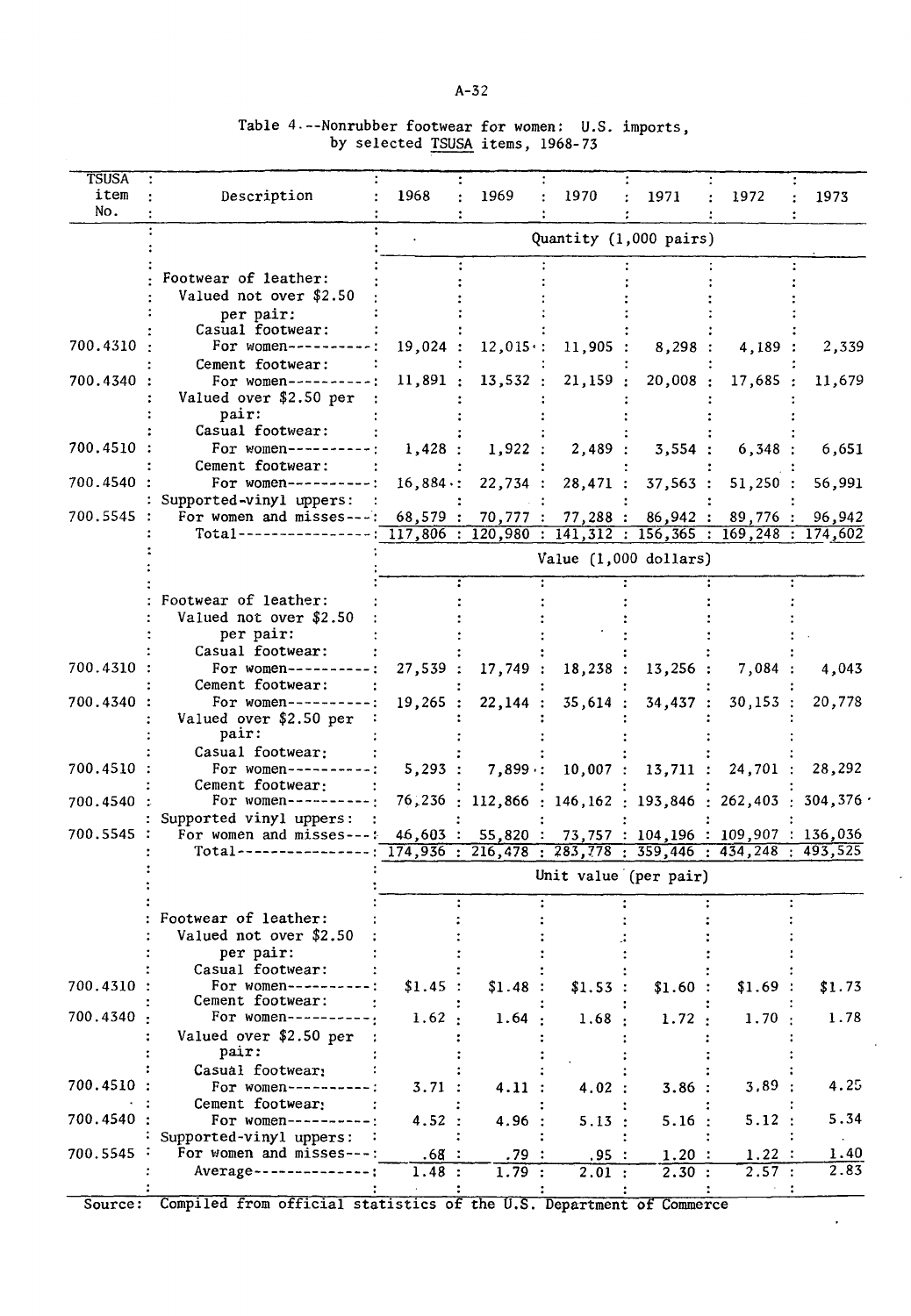# $A-33$  through  $A-35$

 $\sim$ 

 $\star$  $\star$  $\star$ ÷  $\star$  $\star$  $\ddot{\phantom{a}}$ J.  $\bar{z}$  $\sim 10$  $\cdot$ 

 $\ddot{\phantom{0}}$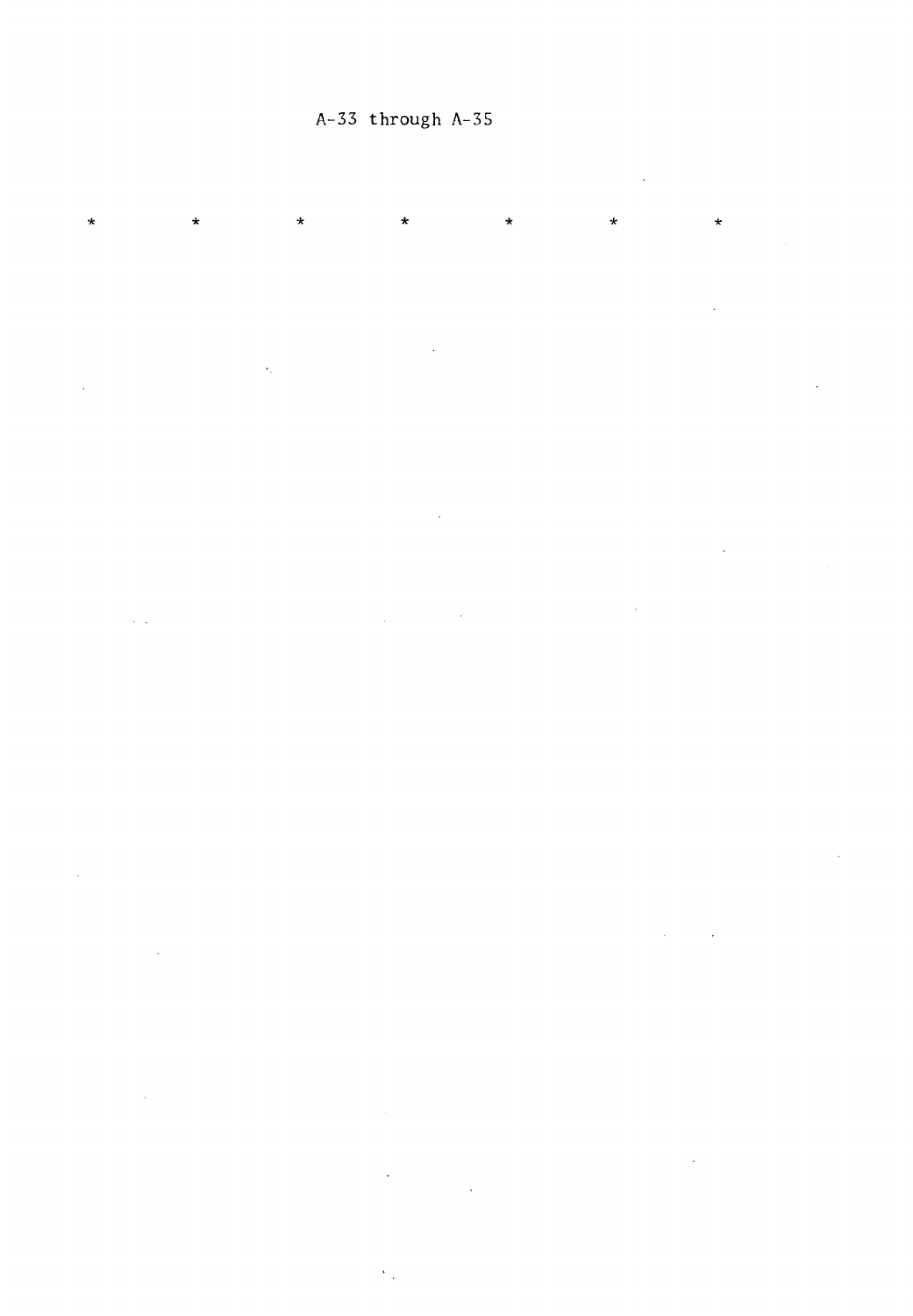## APPENDIX B

# LETTER FROM PETITIONER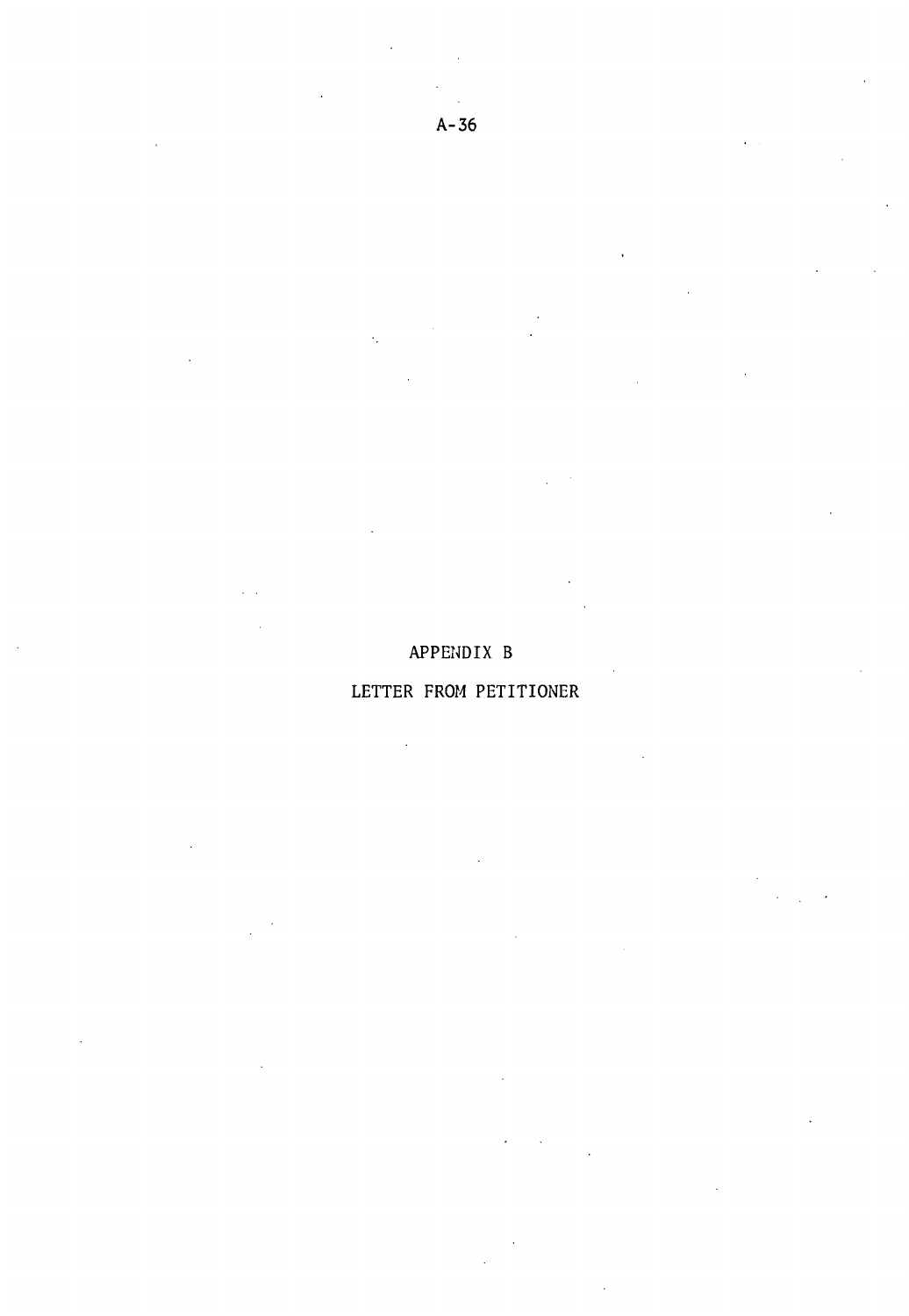### October 5, 1973

\* \* \* U.S. Tariff Commission Washington, D. c. 20436

Dear  $\overline{ }$ 

- N

 $101 \cdot (21$ 

3 w z

43-22 QUEENS

Enclosed you will find the questionary that you requested from us, showing the production by year, the amount of people employed and the hours of work. I am sure that you realize some of the figures are as close an approximation as we can arrive at, as some of these records are not However, I am extremely sure that the figures are accurate.

I would like to take this opportunity to briefly describe our experiences that brought us to the condition of today.<br>We have been in business twenty years. For eighteen of We have been in business twenty years. For eighteen of these years we were manufacturing in the U.S.A. We started these years we were manufacturing in the U.S.A. in 1952, making about fifty pairs of shoes a day, and in 1970, between our plants in New York, and the one in Puerto Rico. Puerto Rico,

At that point, and it is common knowledge that in the U.S. imports really started pouring in, and especially into our type of shoes. For many years most of the imports were at the lower end, but starting in 1968, 1969, they started manufacturing better grade shoes and better quality which effected our business.

From there on, it was a slide down in our production, and of course, as you know, once you have a build in over head factor, it was just a question of cutting back every single day, and laying off people.

cont....